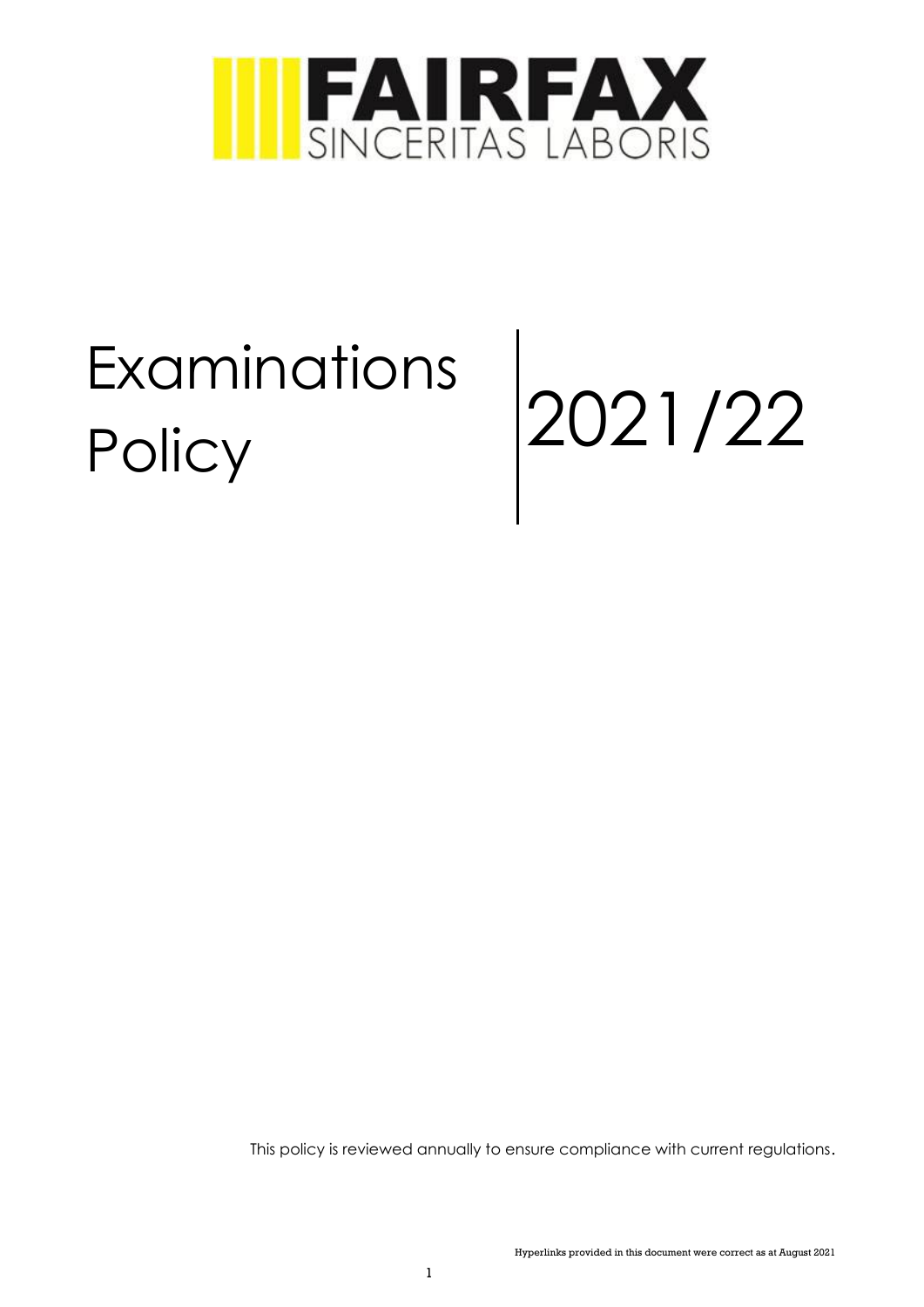# <span id="page-1-0"></span>Key staff involved in the exams policy

| Role                                          | Name(s)          |
|-----------------------------------------------|------------------|
| Head of centre                                | <b>D</b> Bunn    |
| Exams officer line manager<br>(Senior Leader) | <b>T</b> Johnson |
| Exams officer                                 | C Jones          |
| SENCo                                         | <b>K Corbett</b> |
| Exams Assistant                               | <b>K Styles</b>  |

#### **Contents**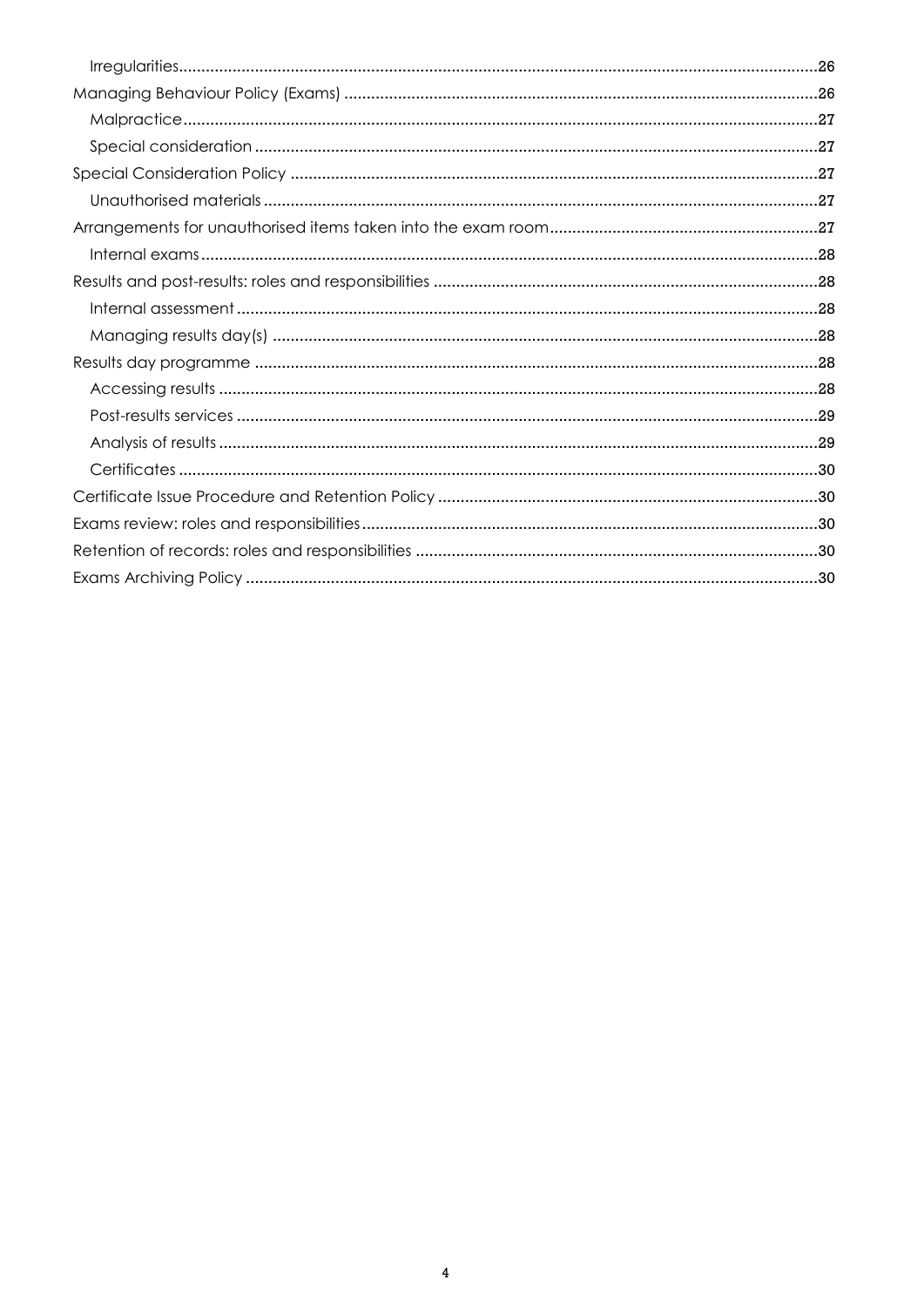## <span id="page-4-0"></span>**Purpose of the policy**

The centre is committed to ensuring that the exams management and administration process is run effectively and efficiently and in compliance with the published JCQ regulations and awarding body requirements.

This exam policy will ensure that:

- all aspects of the centre's exam process are documented, supporting the exams contingency plan, and other relevant exams-related policies, procedures and plans are signposted to
- the workforce is well informed and supported
- all centre staff involved in the exams process clearly understand their roles and responsibilities
- all exams and assessments are conducted according to JCQ and awarding body regulations, guidance and instructions, thus maintaining the integrity and security of the exam/assessment system at all times
- exam candidates understand the exams process and what is expected of them

This policy is reviewed annually to ensure ways of working in the centre are accurately reflected and that exams and assessments are conducted to current JCQ (and awarding body) regulations, instructions and guidance.

This policy will be communicated to all relevant centre staff.

*This policy can be found in the Policies area of the Staff Handbook on TEAMS. A hard copy will be held in the Exams Office. Relevant information will be included in the Invigilator Handbook and will also feature in the Exams Handbook which will be available for students to access on the school website*.

## <span id="page-4-1"></span>**Roles and responsibilities overview**

**The head of centre** is the individual who is accountable to the awarding bodies for ensuring that the centre is always compliant with the published JCQ regulations and awarding body requirements to ensure the security and integrity of the examinations/assessments.

**The examinations officer** is the person appointed by the head of centre to act on behalf of, and be the main point of contact for, the centre in matters relating to the general administration of awarding body examinations and assessments.

**The head of centre may not appoint themselves as the examinations officer.** A head of centre and an examinations officer are two distinct and separate roles. [\(GR,](http://www.jcq.org.uk/exams-office/general-regulations) section 2)

#### **Head of centre responsibilities**

The **head of centre** is the individual who is accountable to the awarding bodies for ensuring that the centre is always compliant with the published JCQ regulations and awarding body requirements to ensure the security and integrity of the examinations/assessments. **It is the responsibility of the head of centre to ensure that all staff comply with the instructions in this booklet**. Failure to do so may constitute malpractice as defined in the JCQ publication *Suspected Malpractice: Policies and Procedures, 1 September 2021 to 31 August 2022:* 

<https://www.jcq.org.uk/exams-office/malpractice> ([ICE](http://www.jcq.org.uk/exams-office/ice---instructions-for-conducting-examinations) Introduction)

## **Head of centre**

- Understands the contents, refers to and directs relevant centre staff to annually updated JCQ publications including:
	- o [General Regulations for Approved Centres](http://www.jcq.org.uk/exams-office/general-regulations) (GR)
	- o [Instructions for Conducting Examinations](http://www.jcq.org.uk/exams-office/ice---instructions-for-conducting-examinations) (ICE)
	- o [Access Arrangements and Reasonable Adjustments](http://www.jcq.org.uk/exams-office/access-arrangements-and-special-consideration/regulations-and-guidance) (AA)
	- o [Suspected Malpractice in Examinations and Assessments](http://www.jcq.org.uk/exams-office/malpractice) (SMEA)
	- o [Instructions for conducting non-examination assessments](http://www.jcq.org.uk/exams-office/non-examination-assessments) (NEA) (and the instructions for conducting coursework)
	- o [A guide to the special consideration process](http://www.jcq.org.uk/exams-office/access-arrangements-and-special-consideration/regulations-and-guidance) (SC)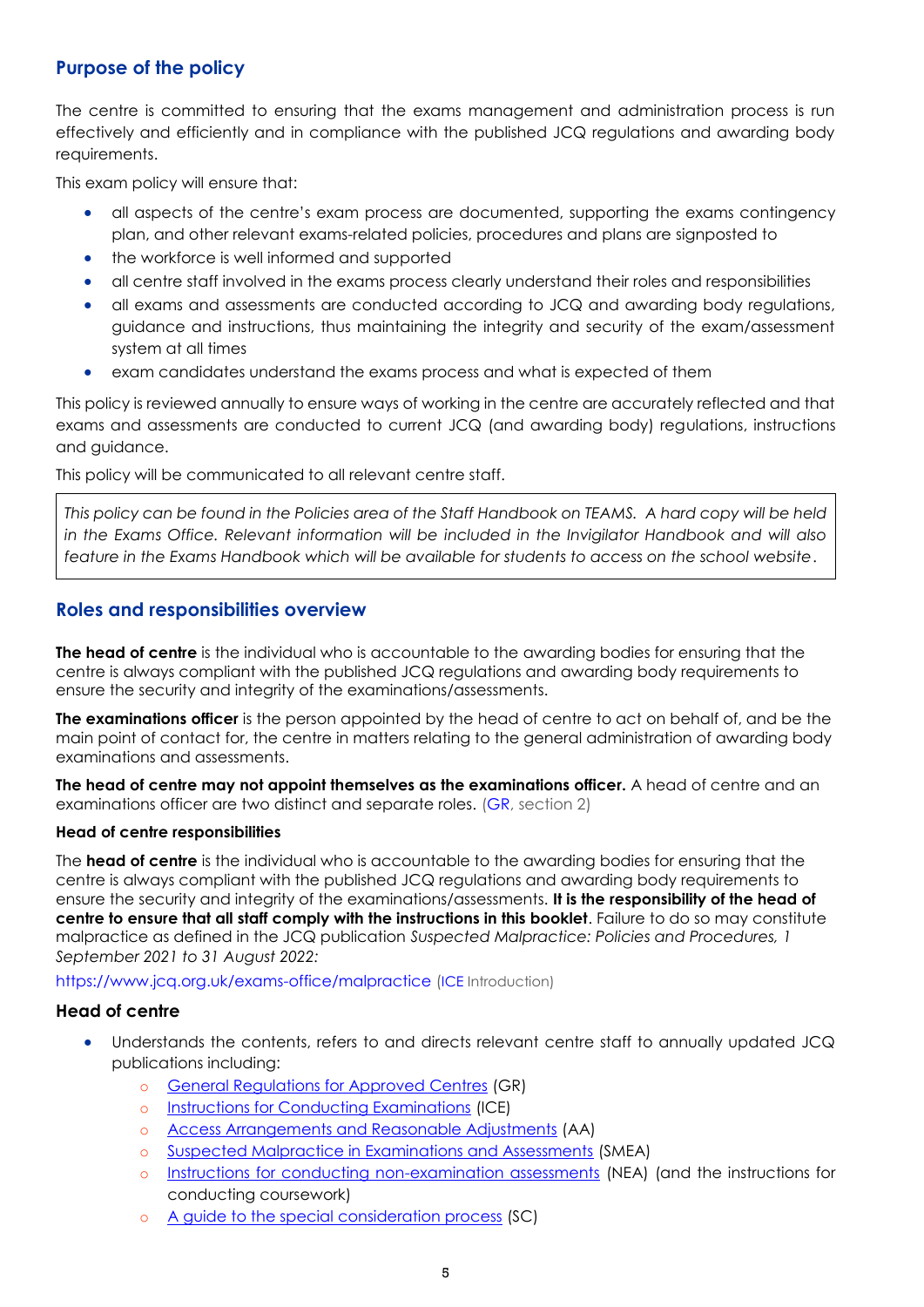• Ensures the centre has appropriate accommodation to support the size of the cohorts being taught including appropriate accommodation for candidates requiring access arrangements for exams and assessments

## <span id="page-5-0"></span>**National Centre Number Register**

- Takes responsibility for confirming, on an annual basis, that they are both aware of and adhering to the latest version of the JCQ's regulations. This confirmation is managed as part of the National Centre Number Register (NCNR) annual update
- Understands that this responsibility cannot be delegated to a member of the senior leadership team or the examinations officer, and acknowledges that failure to respond to the NCNR annual update, and/or the head of centre's declaration, will result in:
	- o the centre status being suspended
	- o the centre not being able to submit examination entries
	- o the centre not receiving or being able to access question papers and ultimately, awarding bodies could withdraw their approval of the centre

## <span id="page-5-1"></span>**Recruitment, selection and training of staff**

- Retains a workforce of an appropriate size and competence, including sufficient managerial and other resource, to undertake the delivery of the qualification as required by an awarding body. This includes taking reasonable steps to ensure occupational competence where this is required for the assessment of specific qualifications
- Provides fully qualified teachers to mark non-examination assessments, and/or fully qualified assessors for the verification of centre-assessed components
- Enables the relevant senior leader(s), the examinations officer (EO) and the SENCo to receive appropriate training and support in order to facilitate the effective delivery of examinations and assessments within the centre, and ensure compliance with the published JCQ regulations
- Appoints a SENCo who will determine appropriate arrangements for candidates with learning difficulties and disabilities

## <span id="page-5-2"></span>**Internal governance arrangements**

• Has in place a written escalation process should the head of centre, or a member of the senior leadership team with oversight of examination administration, be absent

## <span id="page-5-3"></span>**Escalation Process**

*The Escalation Process document for Fairfax Academy is located in the Policies area of the Staff Handbook on TEAMS. and a hard copy is stored in the exams office.*

Refer to [GR](http://www.jcq.org.uk/exams-office/general-regulations) (section 5.3d)

- Has in place a member of the senior leadership team who will provide support and guidance to the examinations officer and ensure that the integrity and security of examinations and assessments is maintained throughout an examination series
- Ensures centre staff undertake key tasks within the exams process and meet internal deadlines set by the EO
- Makes sure that a teacher, a tutor or a senior member of centre staff who teaches the subject being examined, is not an invigilator during the examination

## <span id="page-5-4"></span>**Delivery of qualifications**

- Delivers qualifications, as required by the awarding body, in accordance with relevant equality legislation. This includes but is not limited to ensuring that qualifications are made available to all candidates capable of undertaking them and seeking reasonable adjustments for disabled candidates
- Enables candidates to receive sufficient and up to date laboratory experience, or relevant training where required by the subject concerned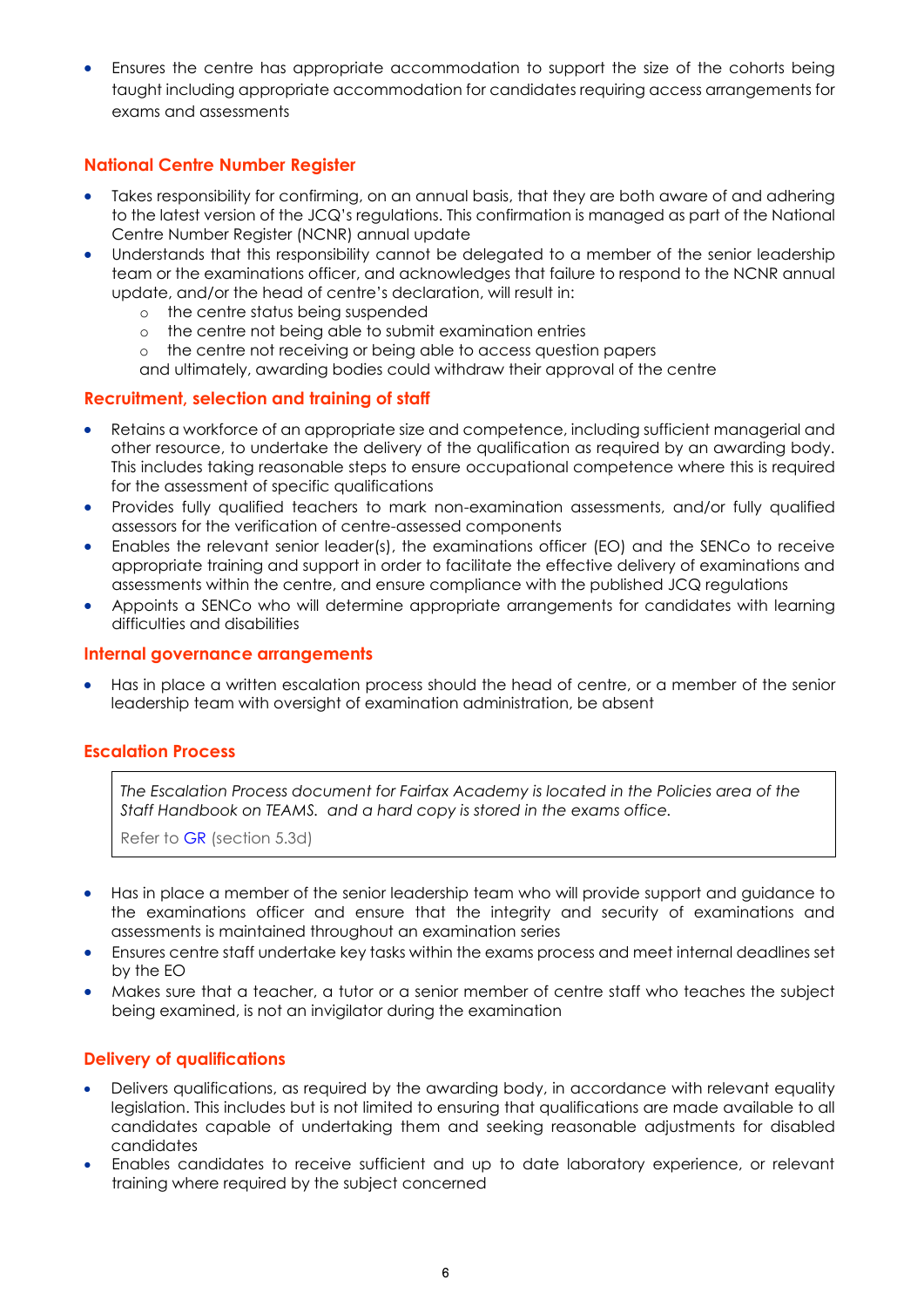- Where/if using a third party to deliver any part of a qualification at the centre:
	- o maintains oversight of, and responsibility for, the delivery of the qualification in accordance with JCQ regulations and awarding body requirements
	- o has in place a written agreement with the third party ensuring that a copy of the written agreement is available for inspection if requested by the awarding body

## <span id="page-6-0"></span>**Public liability**

• Complies with local health and safety rules which are in place and that the centre is adequately covered for public liability claims

## <span id="page-6-1"></span>**Security of assessment materials**

- Takes all reasonable steps to maintain the integrity of the examinations/assessments, including the security of all assessment materials, by ensuring:
	- o the location of the centre's secure storage facility in a secure room solely assigned to examinations for the purpose of administering secure examination materials
	- o the secure room only contains exam-related material
	- o there are between two and six keyholders only, each of whom must fully understand their responsibilities as a key holder to the secure storage facility
	- o access to the secure room and secure storage facility is restricted to the authorised two to six keyholders and staff named and approved by the head of centre are accompanied by a keyholder at all times
	- o appropriate arrangements are in place to ensure that confidential materials are only handed over to authorised members of centre staff
	- o the relevant awarding body is immediately informed if the security of question papers or confidential supporting instructions is put at risk
	- o that when it is permitted to remove question papers from secure storage, and to avoid potential breaches of security, arrangements are in place to carefully check and record that the correct question paper packets are opened
- Makes arrangements to receive, check and store question papers and examination material safely and securely at all times and for as long as required in accordance with the current JCQ publication *Instructions for conducting examinations*
- Makes arrangements to receive and issue material received from the awarding bodies to staff and candidates, and notify them of any advice and instructions relevant to the examinations and assessments
- Allows candidates access to relevant pre-release materials on, or as soon as possible after, the date specified by the awarding bodies
- Through taking an ethical approach and working proactively to avoid malpractice among students and staff takes all reasonable steps to prevent the occurrence of any malpractice/maladministration before, during the course of and after examinations have taken place
- Ensures any person involved in administering, teaching or completing examinations/assessments is advised that where malpractice is suspected, or alleged, personal data about them will be provided to the awarding body (or bodies) whose examinations/assessments are involved. Personal data about them may also be shared with other awarding bodies, the qualifications regulator or professional bodies in accordance with the JCQ publication *Suspected malpractice – Policies and procedures*
- Ensures irregularities are investigated and informs the awarding bodies of any cases of alleged, suspected or actual incidents of malpractice or maladministration, involving a candidate or a member of staff, are reported to the awarding body immediately
- Ensures risks to the exam process are assessed and appropriate risk management processes/contingency plans are in place (that allow the senior leadership team to act immediately in the event of an emergency or staff absence)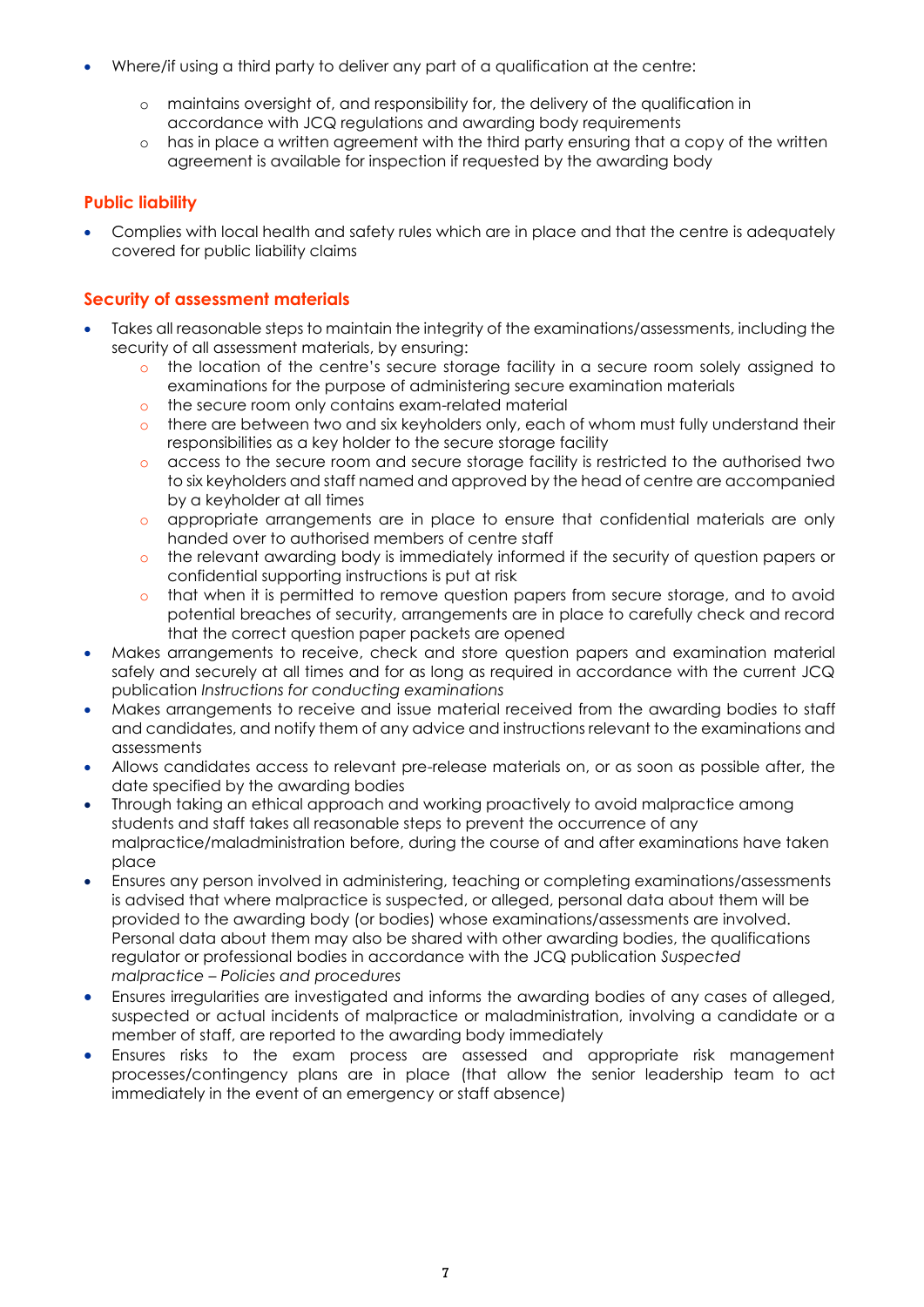## <span id="page-7-0"></span>**Exam Contingency Plan**

*The centre's exam contingency plan can be found in the Policies area of the Staff Handbook on TEAMS. A hard copy will be held in the exams office.*

Refer to [GR](http://www.jcq.org.uk/exams-office/general-regulations) (section 5.3x)

## <span id="page-7-1"></span>**Lockdown Policy (Exams)**

*The centre's exam Lockdown policy can be found in the Policies area of the Staff Handbook on TEAMS. A hard copy will be held in the exams office.*

• Ensures required internal appeals procedures are in place and drawn to the attention of candidates and (where relevant) their parents/carers

## <span id="page-7-2"></span>**Internal Appeals Procedures**

*The Centre's internal appeals procedure can be found on the school website and in the Policies area of the Staff Handbook on TEAMS. A hard copy will be held in the exams office.*

#### **Internal Appeals Procedure (Internal assessment decisions)**

Refer to [GR](http://www.jcq.org.uk/exams-office/general-regulations) (section 5.7f)

#### **Internal Appeals Procedure (Reviews of Results/Appeals)**

Refer to [GR](http://www.jcq.org.uk/exams-office/general-regulations) (section 5.13h)

• Ensures the centre's Equalities policy demonstrating the centre's compliance with relevant legislation is in place and details the processes followed in respect of identifying the need for, requesting and implementing access arrangements

## <span id="page-7-3"></span>**Equalities Policy**

*The Centre's Equalities policy can be found on the school website and in the Policies area of the Staff Handbook on TEAMS. A hard copy will be held in the exams office.*

Refer to [GR](http://www.jcq.org.uk/exams-office/general-regulations) (sections 5.3x, 5.4)

• Ensures a complaints and appeals procedure covering general complaints regarding the centre's delivery or administration of a qualification is in place and drawn to the attention of candidates and their parents/carers

## <span id="page-7-4"></span>**Complaints and Appeals Procedure (Exams)**

*The centre's complaints and appeals policy for exams can be found in the Policies area of the Staff Handbook on TEAMS. This will also be available on the school website and a hard copy will be held in the exams office.*

Refer to [GR](http://www.jcq.org.uk/exams-office/general-regulations) (section 5.8e)

• Ensures the centre has a child protection/safeguarding policy in place, including Disclosure and Barring Service (DBS) clearance, which satisfies current legislative requirements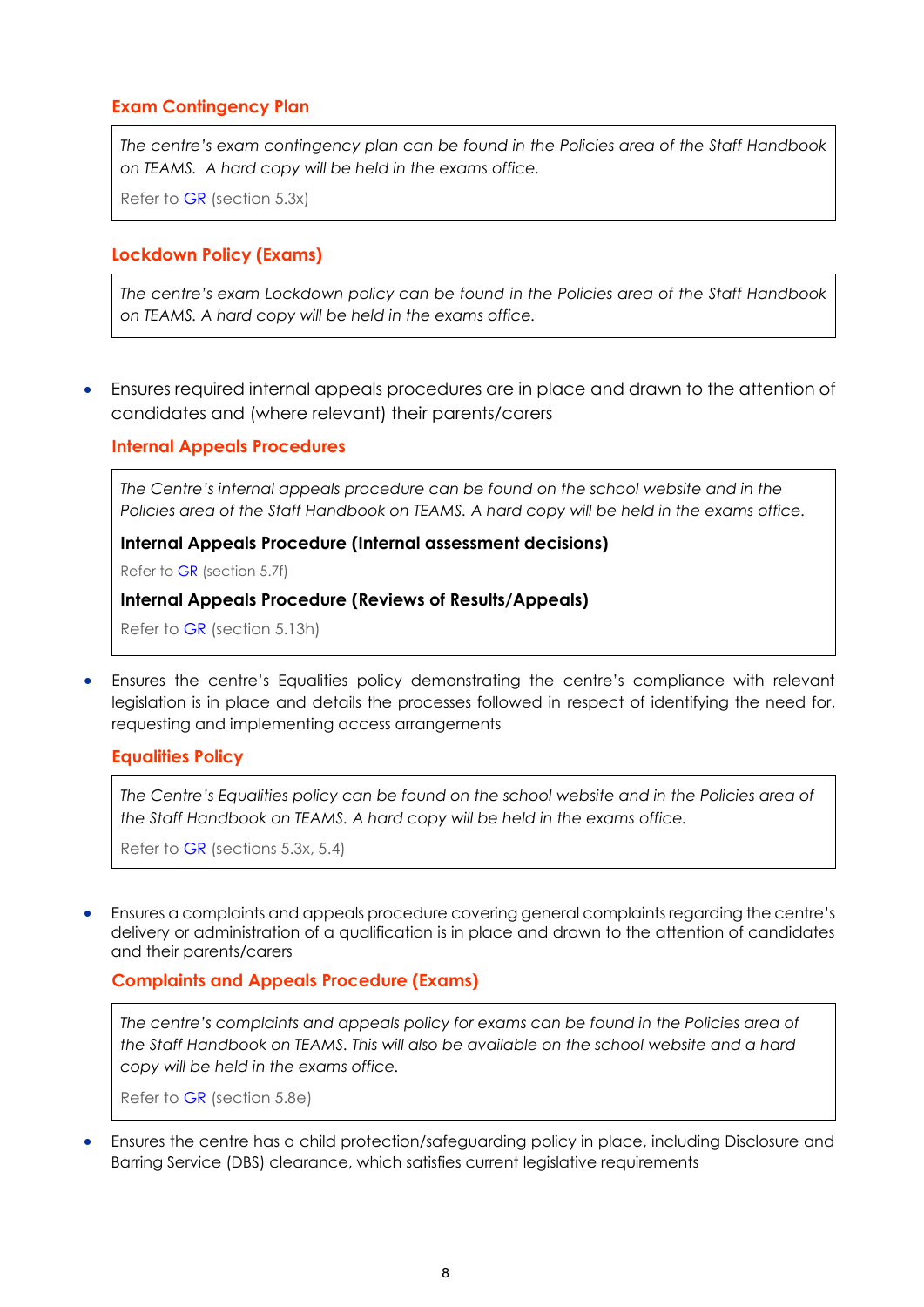## <span id="page-8-0"></span>**Child Protection/Safeguarding Policy (Exams)**

*This can be found in the Policies area of the Staff Handbook on TEAMS and on the school website.*

Refer to [GR](http://www.jcq.org.uk/exams-office/general-regulations) (section 5.3x)

• Ensures the centre has a data protection policy in place that complies with General Data Protection Regulation and Data Protection Act 2018 regulations

## <span id="page-8-1"></span>**Data Protection Policy (Exams)**

*This can be found in the Policies area of the Staff Handbook on TEAMS and on the Trust/school websites.*

Refer to [GR](http://www.jcq.org.uk/exams-office/general-regulations) (sections 5.3x, 5.8d)

Consideration may also need to be given to the centre's policy on sharing candidates' results and other exams related information with those with parental responsibility and third parties

#### **Legislation on sharing information**

Under the principles of the General Data Protection Regulations 2018 and the Data Protection Act 2018, children and young adults can assume control over their personal information and restrict access to it from the age of 13.This suggests that candidate consent should be sought to share results or other exams-related information with a third party.

Other legislation and guidance may need to be taken into account regarding sharing information with parents, as example information from the DfE for schools regarding parental responsibility and school reports on pupil performance:

- Understanding and dealing with issues relating to parental responsibility [www.gov.uk/government/publications/dealing-with-issues-relating-to-parental](https://www.gov.uk/government/publications/dealing-with-issues-relating-to-parental-responsibility/understanding-and-dealing-with-issues-relating-to-parental-responsibility)[responsibility/understanding-and-dealing-with-issues-relating-to-parental](https://www.gov.uk/government/publications/dealing-with-issues-relating-to-parental-responsibility/understanding-and-dealing-with-issues-relating-to-parental-responsibility)[responsibility](https://www.gov.uk/government/publications/dealing-with-issues-relating-to-parental-responsibility/understanding-and-dealing-with-issues-relating-to-parental-responsibility)
- School reports on pupil performance: guidance for headteachers [www.gov.uk/guidance/school-reports-on-pupil-performance-guide-for](https://www.gov.uk/guidance/school-reports-on-pupil-performance-guide-for-headteachers)[headteachers](https://www.gov.uk/guidance/school-reports-on-pupil-performance-guide-for-headteachers)

#### **Publication of exam results**

Refer to ICO (Information Commissioner's Office) [Schools, universities and colleges](https://ico.org.uk/your-data-matters/schools/) information and [Exam results](https://ico.org.uk/your-data-matters/schools/exam-results/)

<span id="page-8-2"></span>• Ensures the centre has documented processes in place relating to access arrangements and reasonable adjustments

## **Access Arrangements Policy**

*The centre's Access Arrangements Policy can be found in the Policies area of the Staff Handbook on TEAMS and a hard copy is kept in the exams office*

There is no specific JCQ regulation that refers to a 'policy' requirement in this respect though it might be good practice to bring all aspects of the process together in one place thereby confirming the centre complies wit[h GR](http://www.jcq.org.uk/exams-office/general-regulations) (section 5.4f)

## **Conflicts of interest**

- <span id="page-8-3"></span>• Ensures the relevant awarding bodies are informed before the published deadline for entries for each examination series of any potential conflict of interest where
	- o a member of centre staff is taking a qualification at the centre which includes internally assessed components/units (taking at the centre as a last resort where unable to find an alternative centre)
	- o a candidate is being taught and prepared for a qualification which includes internally assessed components/units by a member of centre staff with a close relationship to the candidate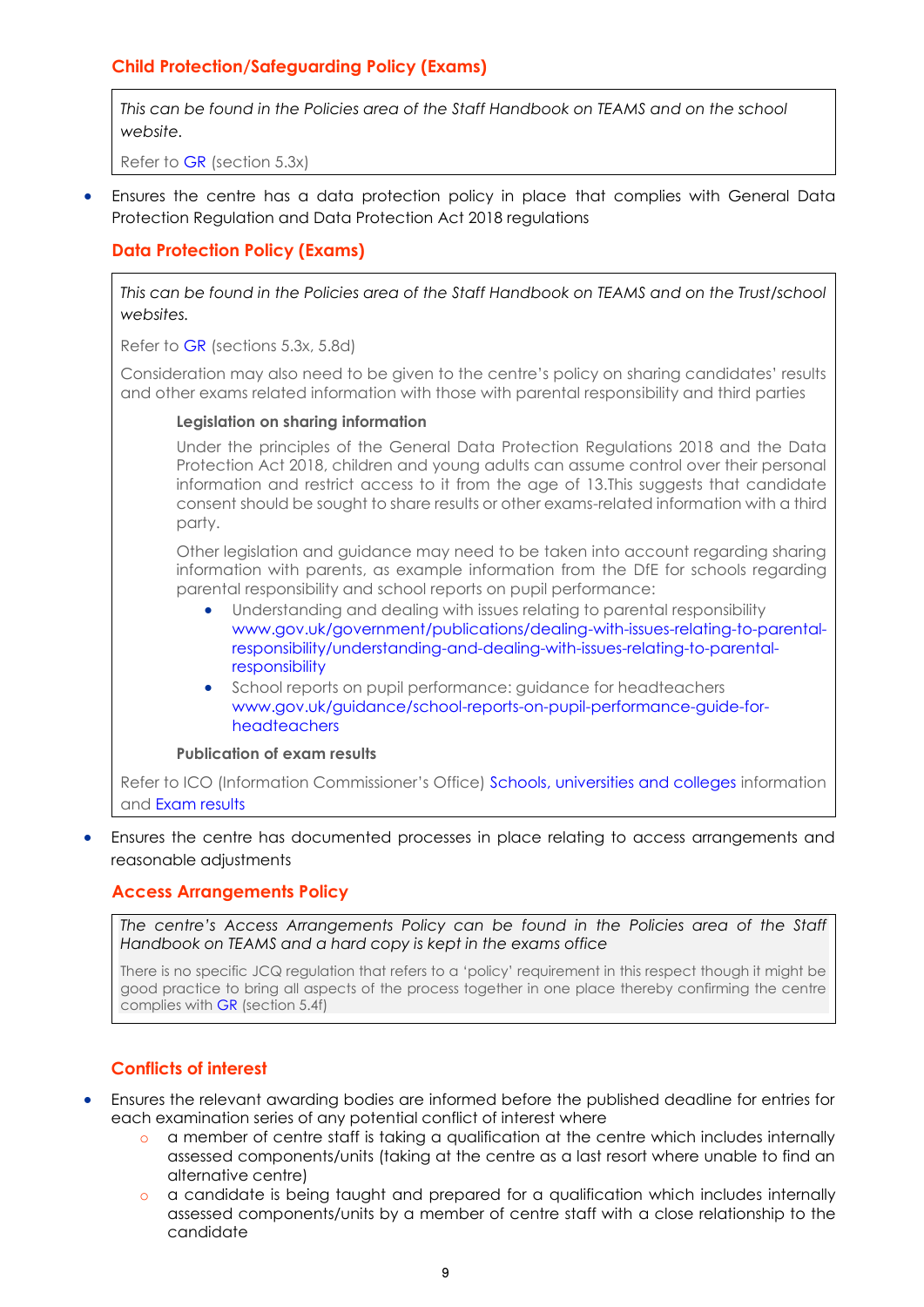- Maintains clear records that confirm the measures taken/protocols in place to mitigate any potential risk to the integrity of the qualifications affected by the above, and where
	- o a member of exams office staff has a close relationship to a candidate being entered for exams and assessments at the centre or at another centre
	- o a member of centre staff is taking a qualification at the centre which does not include internally assessed components/units (taking at the centre as a last resort where unable to find an alternative centre)
	- o a member of centre staff is taking a qualification at another centre

## <span id="page-9-0"></span>**Conflicts of Interest Policy (Exams)**

The centre's Conflict of Interest Policy (Exams) c*an be found in the Policies area of the Staff Handbook on TEAMS and a hard copy is kept in the exams office*

There is no specific JCQ regulation that refers to a 'policy' requirement though this would confirm the centre is complying with the declaration and recording requirements outlined in [GR](http://www.jcq.org.uk/exams-office/general-regulations) (section 5.3i)

- Ensures other relevant centre staff where they may be involved in the receipt and dispatch of confidential exam materials are briefed on the requirements for maintaining the integrity and confidentiality of the exam materials
- Ensures members of centre staff do not forward emails and letters from awarding body or JCQ personnel without prior consent to third parties or upload such correspondence onto social media sites and applications
- Ensures members of centre staff do **not** advise parents/candidates to contact awarding bodies/JCQ directly nor provide them with addresses/email addresses of awarding body examining/assessment personnel or JCQ personnel

## **Centre inspections**

- <span id="page-9-1"></span>• Co-operates with the JCQ Centre Inspection Service, an awarding body or a regulatory authority when subject to an inspection, an investigation or an unannounced visit, and takes all reasonable steps to comply with all requests for information or documentation made by an awarding body or regulatory authority as soon as is practical
- Allows all venues used for examinations and assessments, paperwork and secure storage facilities to be open to inspection
- Understands the JCQ Centre Inspector will identify him/herself with a photo ID card and **must** be accompanied throughout his/her tour of the premises, including inspection of the centre's secure storage facility

## **Exams officer**

- Understands the contents of annually updated JCQ publications including:
	- o [General Regulations for Approved Centres](http://www.jcq.org.uk/exams-office/general-regulations)
	- o [Instructions for Conducting Examinations](http://www.jcq.org.uk/exams-office/ice---instructions-for-conducting-examinations)
	- o [Suspected Malpractice in Examinations and Assessments](http://www.jcq.org.uk/exams-office/malpractice)
	- o [Post-results services](http://www.jcq.org.uk/exams-office/post-results-services) (PRS)
	- o [A guide to the special consideration process](https://www.jcq.org.uk/exams-office/access-arrangements-and-special-consideration/regulations-and-guidance/)
- Completes/submits the National Centre Number Register annual update (administered on behalf of the JCQ member awarding bodies by OCR [https://ocr.org.uk/administration/ncn-annual](https://ocr.org.uk/administration/ncn-annual-update/)[update/\)](https://ocr.org.uk/administration/ncn-annual-update/) by the end of October each year
- Is familiar with the contents of annually updated information from awarding bodies on administrative procedures, key tasks, key dates and deadlines
- Ensures key tasks are undertaken and key dates and deadlines met
- Recruits, trains and deploys a team of internal/external invigilators; appoints lead invigilators, as required and keeps a record of the content of training provided to invigilators for the required period
- Works with the SENCo to ensure invigilators supervising access arrangement candidates and those acting as a facilitator supporting access arrangement candidates fully understand the respective role and what is and what is not permissible in the exam room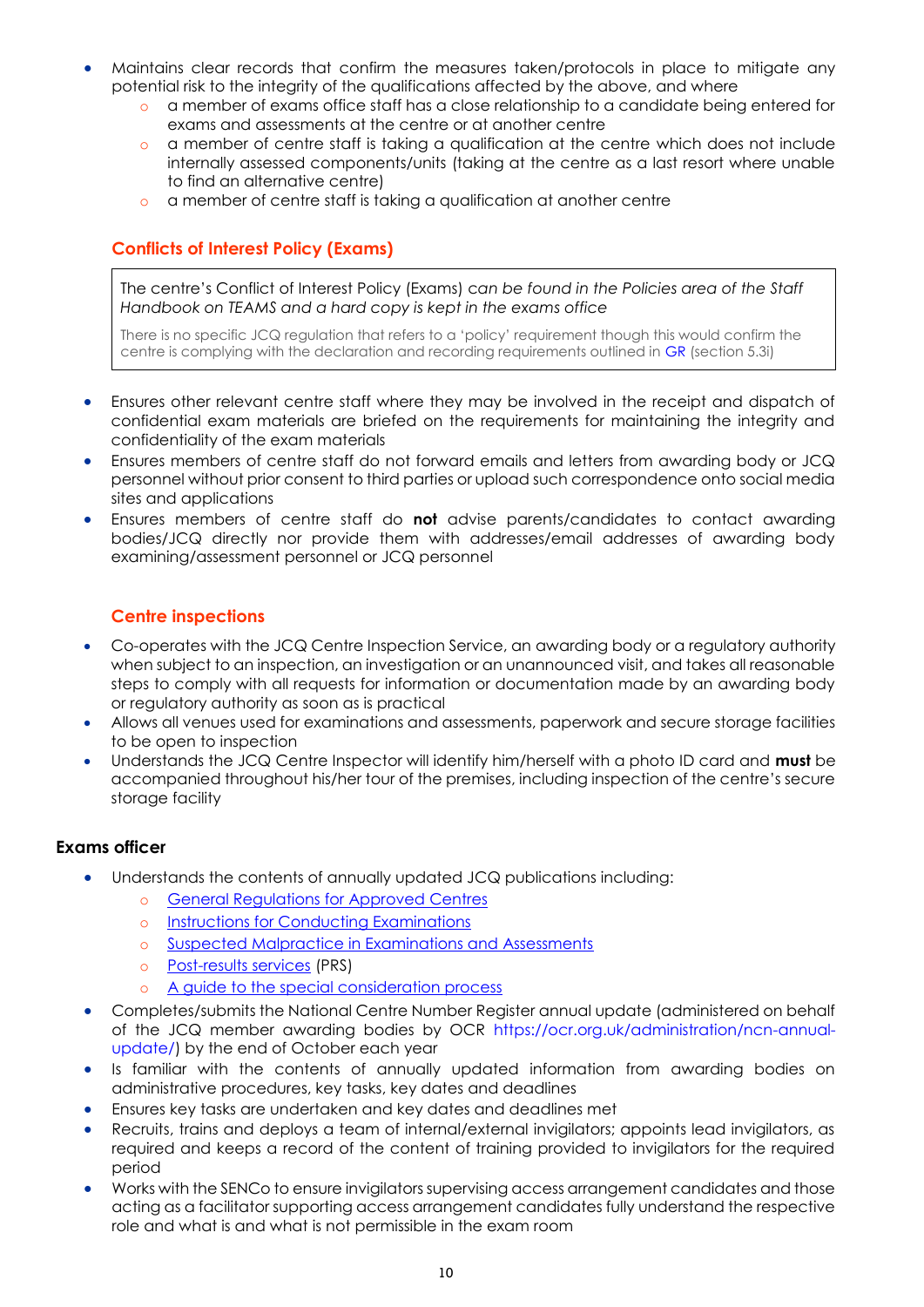- Supports the head of centre in ensuring that awarding bodies are informed (where required) of any conflict of interest declared by members of centre staff and in maintaining records that confirm the measures taken/protocols in place to mitigate any potential risk to the integrity of the qualifications affected before the published deadline for entries for each examination series
- Briefs other relevant centre staff where they may be involved in the receipt and dispatch of confidential exam materials on the requirements for maintaining the integrity and confidentiality of the exam materials

## **Senior leaders (SLT)**

- Are familiar with the contents, refer to and direct relevant centre staff to annually updated JCQ publications including:
	- o [General Regulations for Approved Centres](http://www.jcq.org.uk/exams-office/general-regulations)
	- o [Instructions for Conducting Examinations](http://www.jcq.org.uk/exams-office/ice---instructions-for-conducting-examinations)
	- o [Access Arrangements and Reasonable Adjustments](http://www.jcq.org.uk/exams-office/access-arrangements-and-special-consideration/regulations-and-guidance)
	- o [Suspected Malpractice in Examinations and Assessments](http://www.jcq.org.uk/exams-office/malpractice)
	- o [Instructions for conducting non-examination assessments](http://www.jcq.org.uk/exams-office/non-examination-assessments) (and the instructions for conducting coursework)
	- o [A guide to the special consideration process](http://www.jcq.org.uk/exams-office/access-arrangements-and-special-consideration/regulations-and-guidance)

## **Special educational needs co-ordinator (SENCo)**

- Understands the contents, refers to and directs relevant centre staff to annually updated JCQ publications including:
	- o [Access Arrangements and Reasonable Adjustments](http://www.jcq.org.uk/exams-office/access-arrangements-and-special-consideration/regulations-and-guidance)
- Leads on the access arrangements and reasonable adjustments process (referred to in this policy as 'access arrangements')
- If not the qualified access arrangements assessor, works with the person appointed, on all matters relating to assessing candidates and ensures the correct procedures are followed
- Presents when requested by a JCQ Centre Inspector, evidence of the assessor's qualification

## **Senior Leaders**

- Ensures teaching staff undertake key tasks, as detailed in this policy, within the exams process (exam cycle) and meet internal deadlines set by the EO and SENCo
- Ensures teaching staff keep themselves updated with awarding body subject and teacherspecific information to confirm effective delivery of qualifications
- Ensures teaching staff attend relevant awarding body training and update events

## **Teaching staff**

- Undertake key tasks, as detailed in this policy, within the exams process and meet internal deadlines set by the EO and SENCo
- Keep updated with awarding body subject and teacher-specific information to confirm effective delivery of qualifications
- Attend relevant awarding body training and update events

## **Invigilators**

- Attend/undertake training, update, briefing and review sessions as required
- Provide information as requested on their availability to invigilate
- Sign a confidentiality and security agreement and confirm whether they have any current maladministration/malpractice sanctions applied to them

## **Reception staff**

• Support the EO in the receipt and dispatch of confidential exam materials and follow the requirements for maintaining the integrity and confidentiality of the exam materials

## **Site staff**

• Support the EO in relevant matters relating to exam rooms and resources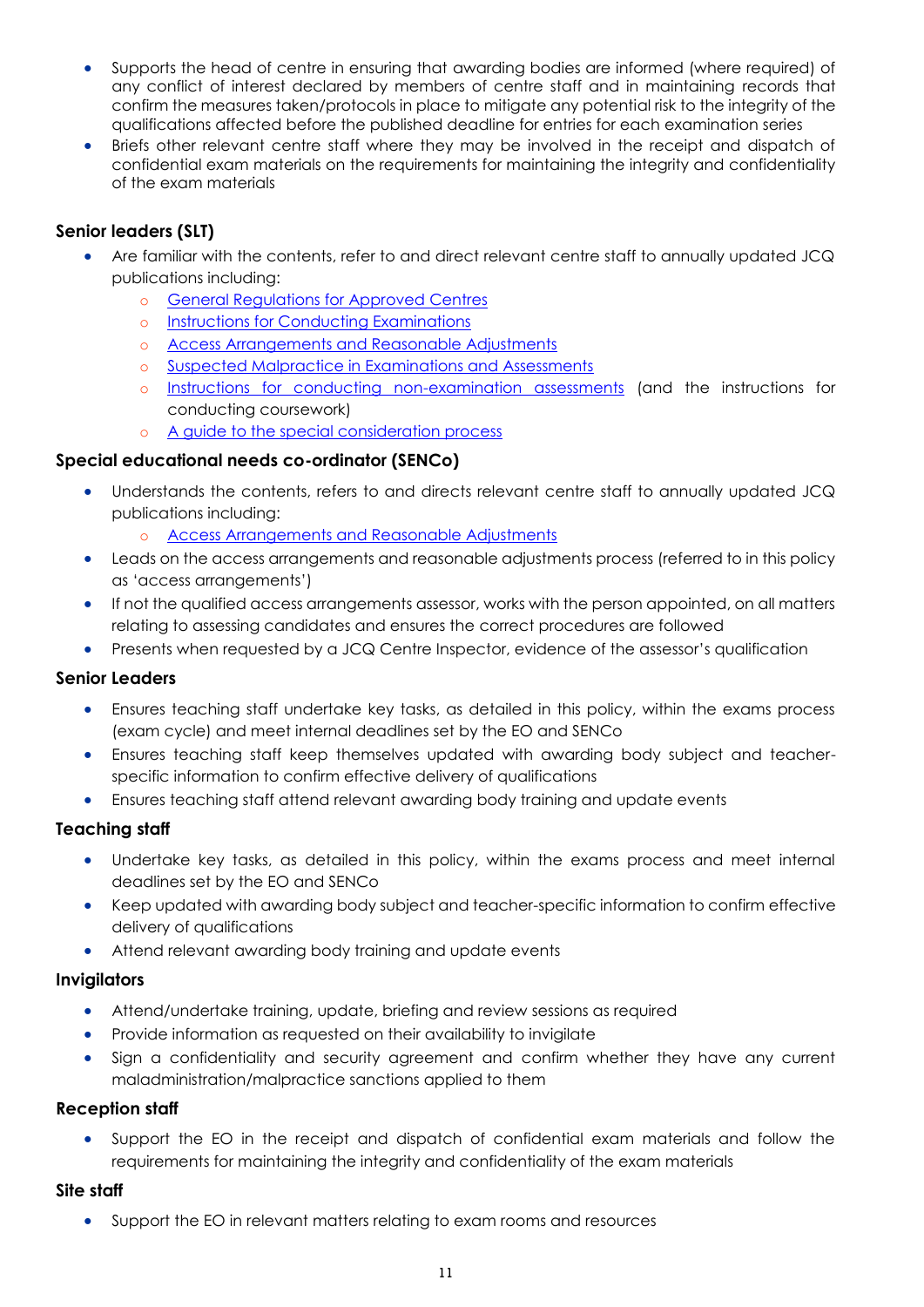## **Candidates**

Where applicable in this policy, the term 'candidates' refers to candidates and/or their parents/carers.

## <span id="page-11-0"></span>**The exam cycle**

The exams management and administration process that needs to be undertaken for each **exam series** is often referred to as the **exam cycle** and relevant tasks required within this grouped into the following stages:

- planning
- entries
- pre-exams
- exam time
- results and post-results

This policy identifies roles and responsibilities of centre staff within this cycle.

## <span id="page-11-1"></span>**Planning: roles and responsibilities**

## <span id="page-11-2"></span>**Information sharing**

## **Head of centre**

• Directs relevant centre staff to annually updated JCQ publications including [GR,](http://www.jcq.org.uk/exams-office/general-regulations) [ICE,](http://www.jcq.org.uk/exams-office/ice---instructions-for-conducting-examinations) [AA,](http://www.jcq.org.uk/exams-office/access-arrangements-and-special-consideration) [SMEA,](http://www.jcq.org.uk/exams-office/malpractice) [NEA](http://www.jcq.org.uk/exams-office/non-examination-assessments) (and the instructions for conducting coursework) and [SC](http://www.jcq.org.uk/exams-office/access-arrangements-and-special-consideration/regulations-and-guidance)

## **Exams officer**

- Signposts relevant centre staff to JCQ publications and awarding body documentation relating to the exams process that have been updated
- Signposts relevant centre staff to JCQ information that should be provided to candidates
- As the centre administrator, approves relevant access rights for centre staff to access awarding body secure extranet sites

## <span id="page-11-3"></span>**Information gathering**

## **Exams officer**

- Undertakes an annual information gathering exercise in preparation for each new academic year to ensure data about all qualifications being delivered is up to date and correct
- Collates all information gathered into one central point of reference
- Researches awarding body guidance to identify administrative processes, key tasks, key dates and deadlines for all relevant qualifications
- Produces an annual exams plan of key tasks and key dates to ensure all external deadlines can be effectively met; informs key centre staff of internal deadlines
- Collects information on internal exams to enable preparation for and conduct of mock exams

## **Senior Leaders**

- Respond (or ensures teaching staff respond) to requests from the EO on information gathering
- Meet the internal deadline for the return of information
- Inform the EO of any changes to information in a timely manner minimising the risk of late or other penalty fees being incurred by an awarding body
- Note the internal deadlines in the annual exams plan and directs teaching staff to meet these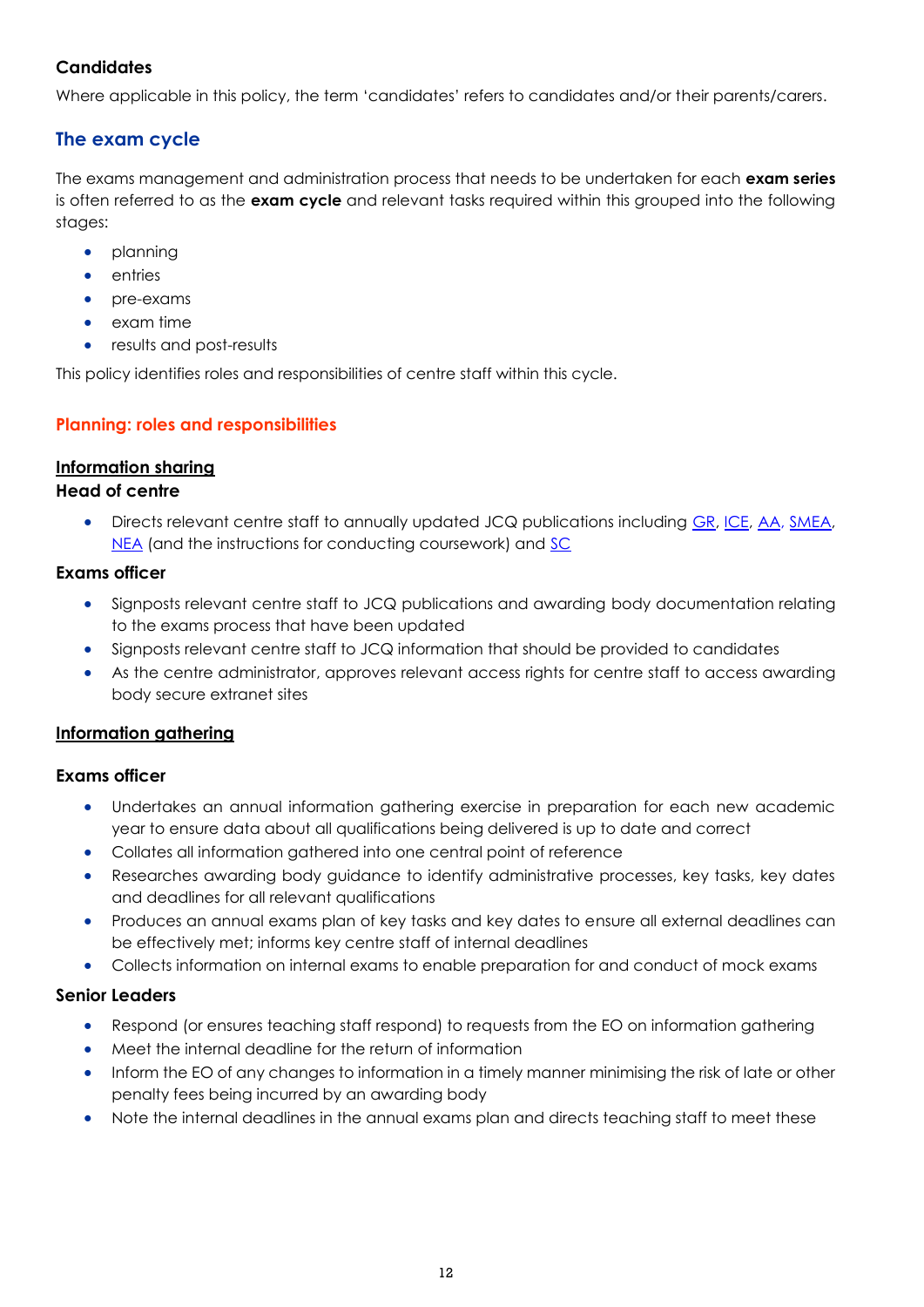## <span id="page-12-0"></span>**Access arrangements**

## **Head of centre**

- Ensures there is appropriate accommodation for candidates requiring access arrangements in the centre for all examinations and assessments
- Ensures a written process is in place to not only check the qualification(s) of the appointed assessor(s) but that the correct procedures are followed as per Chapter 7 of the JCQ publication [Access Arrangements and Reasonable Adjustments](http://www.jcq.org.uk/exams-office/access-arrangements-and-special-consideration/regulations-and-guidance)
- Ensures the SENCo is fully supported in effectively implementing access arrangements and reasonable adjustments once approved

## **SENCo**

- Assesses candidates (or works with the appropriately qualified assessor as appointed by the head of centre) to identify access arrangements/reasonable adjustments requirements
- Gathers **evidence** to support the need for access arrangements for a candidate
- Liaises with teaching staff to gather evidence of **normal way of working** of an affected candidate
- Determines candidate eligibility for arrangements or adjustments that are centre-delegated
- Gathers signed **Personal data consent, Privacy Notice (AAO) and Data Protection confirmation** forms (candidate personal data consent form) from candidates where required
- Applies for **approval** through **Access arrangements online** (AAO) via the **Centre Admin Portal** (CAP), where required or through the awarding body where qualifications sit outside the scope of AAO
- Keeps a file for each candidate for JCQ inspection purposes containing all the required documentation (if any documentation is kept electronically, in the event of IT failure at the time of an inspection is able to access this documentation in an alternative format)
- Employs good practice in relation to the Equality Act 2010
- Liaises with the EO regarding exam time arrangements for access arrangement candidates
- Ensures staff appointed to facilitate access arrangements for candidates are appropriately trained and understand the rules of the particular arrangement(s) and keeps a record of the content of training provided to facilitators for the required period
- Works with the EO to ensure invigilators and those acting as a facilitator fully understand the respective role and what is and what is not permissible in the exam room
- <span id="page-12-1"></span>• Provides and annually reviews a centre policy on the **use of word processors** in exams and assessments

## **Word Processor Policy (Exams)**

*The word processor policy can be found in the Policies area of the Staff Handbook on TEAMS. This will also be available on the school website and a hard copy will be held in the exams office.*

Refer to [GR](http://www.jcq.org.uk/exams-office/general-regulations) (section 5.3x) and [AA](http://www.jcq.org.uk/exams-office/access-arrangements-and-special-consideration) (section 5.8.4)

• Ensures criteria for candidates granted **separate invigilation within the centre** is clear, meets JCQ regulations and best meets the needs of individual candidates and remaining candidates in main exam rooms

## <span id="page-12-2"></span>**Separate Invigilation Policy**

*Students requiring separate invigilation must provide medical evident to support the request. The same applies if the student requests alternative seating arrangements.* 

*Fairfax will endeavour to facilitate these requests but parents and students should be aware that this will not always be possible.* 

Refer to [AA](http://www.jcq.org.uk/exams-office/access-arrangements-and-special-consideration) (sections 4.2.1, 5.16) and [ICE](http://www.jcq.org.uk/exams-office/ice---instructions-for-conducting-examinations) (section 14.18)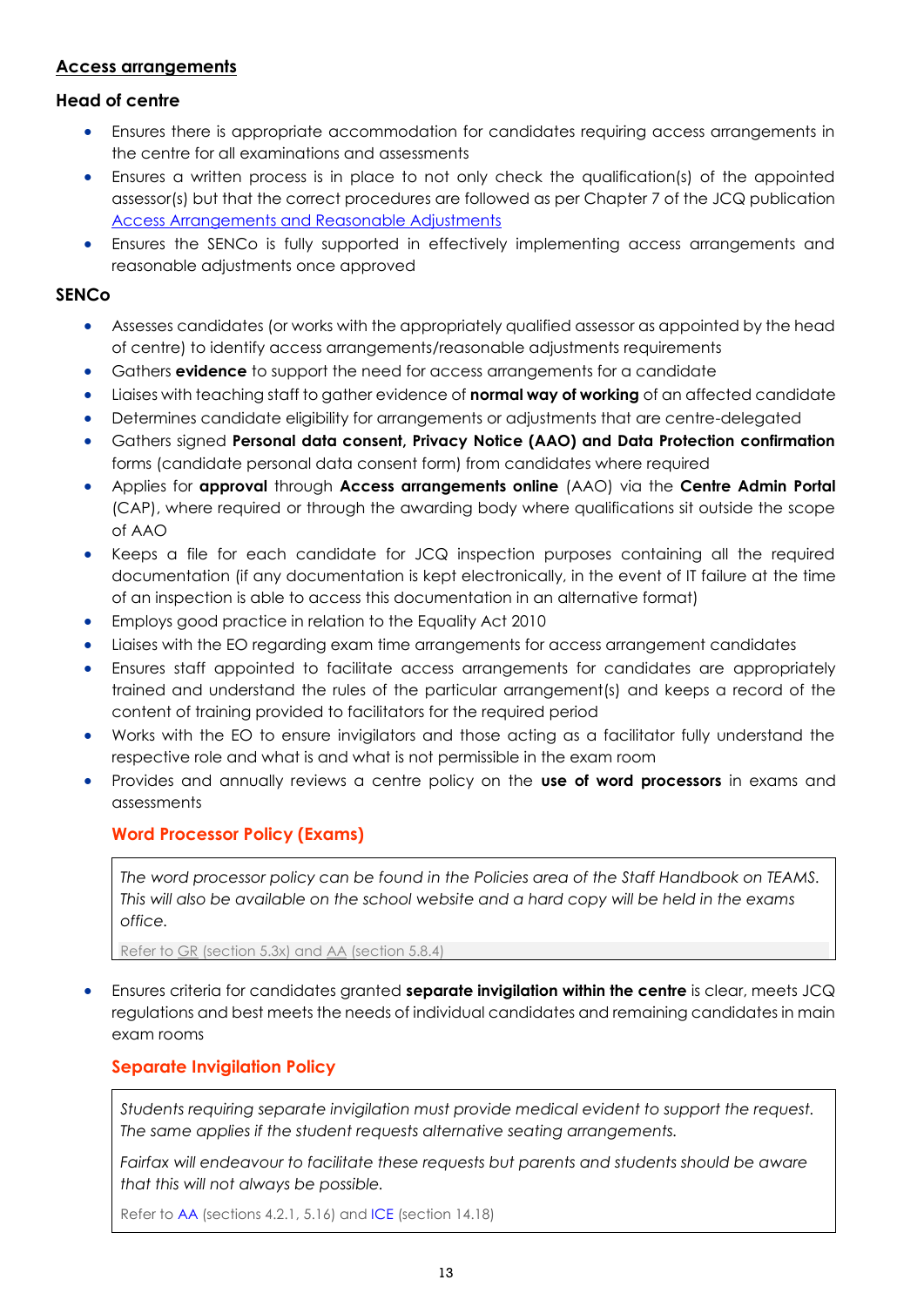## **Senior Leaders, Teaching staff**

- Support the SENCo in determining and implementing appropriate access arrangements/ reasonable adjustments
- Provide a statement for inspection purposes which details the criteria the centre uses to award and allocate word processors for examinations

## <span id="page-13-0"></span>**Internal assessment and endorsements**

## **Head of centre**

#### **Controlled assessments, coursework and non-examination assessments**

- Ensures arrangements are in place to co-ordinate and standardise all marking of centre- assessed components and ensures that candidates' centre-assessed work is produced, authenticated and marked, or assessed and quality assured in accordance with the awarding bodies' instructions (including where relevant, private candidates)
- Ensures that teaching staff, in accordance with awarding bodies' instructions, return all subjectspecific forms by the required date
- Provides fully qualified teachers to mark non-examination assessments, and/or fully qualified assessors for the verification of centre-assessed components
- Ensures an **internal appeals procedure** relating to internal assessment decisions is in place for a candidate to appeal against and request a review of the centre's marking (see Roles and responsibilities overview)
- Ensures a **non-examination assessment policy** is in place for GCE and GCSE qualifications which include components of non-examination assessment (For CCEA GCSE centres this would be a controlled assessment policy)

## <span id="page-13-1"></span>**Non-examination Assessment Policy**

*The NEA policy can be found in the Policies area of the Staff Handbook on TEAMS. This will also be available on the school website and a hard copy will be held in the exams office.* 

Refer to [GR](http://www.jcq.org.uk/exams-office/general-regulations) (sections 5.3x, 5.7) and [NEA](https://www.jcq.org.uk/exams-office/non-examination-assessments) (section 1)

• Ensures any irregularities relating to the production of work by candidates are investigated and dealt with internally if discovered prior to a candidate signing the authentication statement (where required) or reported to the awarding body if a candidate has signed the authentication statement

## **Senior leaders**

- Ensure teaching staff have the necessary and appropriate knowledge, understanding, skills, and training to set tasks, conduct task taking, and to assess, mark and authenticate candidates' work (including where relevant, private candidates)
- Ensure appropriate internal moderation, standardisation and verification processes are in place
- Ensure teaching staff delivering AQA Applied General qualifications, OCR Cambridge Nationals, Entry Level Certificate or Project qualifications (and CCEA GCE unitised AS and A-level qualifications and WJEC GCE legacy AS and A-level Health & Social Care) follow JCQ [Instructions](http://www.jcq.org.uk/exams-office/coursework)  [for conducting coursework](http://www.jcq.org.uk/exams-office/coursework) and the specification provided by the awarding body
- Ensure teaching staff delivering GCE & GCSE specifications (which include components of nonexamination assessment) follow JCQ [Instructions for conducting non-examination assessments](http://www.jcq.org.uk/exams-office/non-examination-assessments) and the specification provided by the awarding body
- For other qualifications, ensure teaching staff follow appropriate instructions issued by the awarding body
- Ensure teaching staff inform candidates of their centre assessed marks as a candidate may request a review of the centre's marking before marks are submitted to the awarding body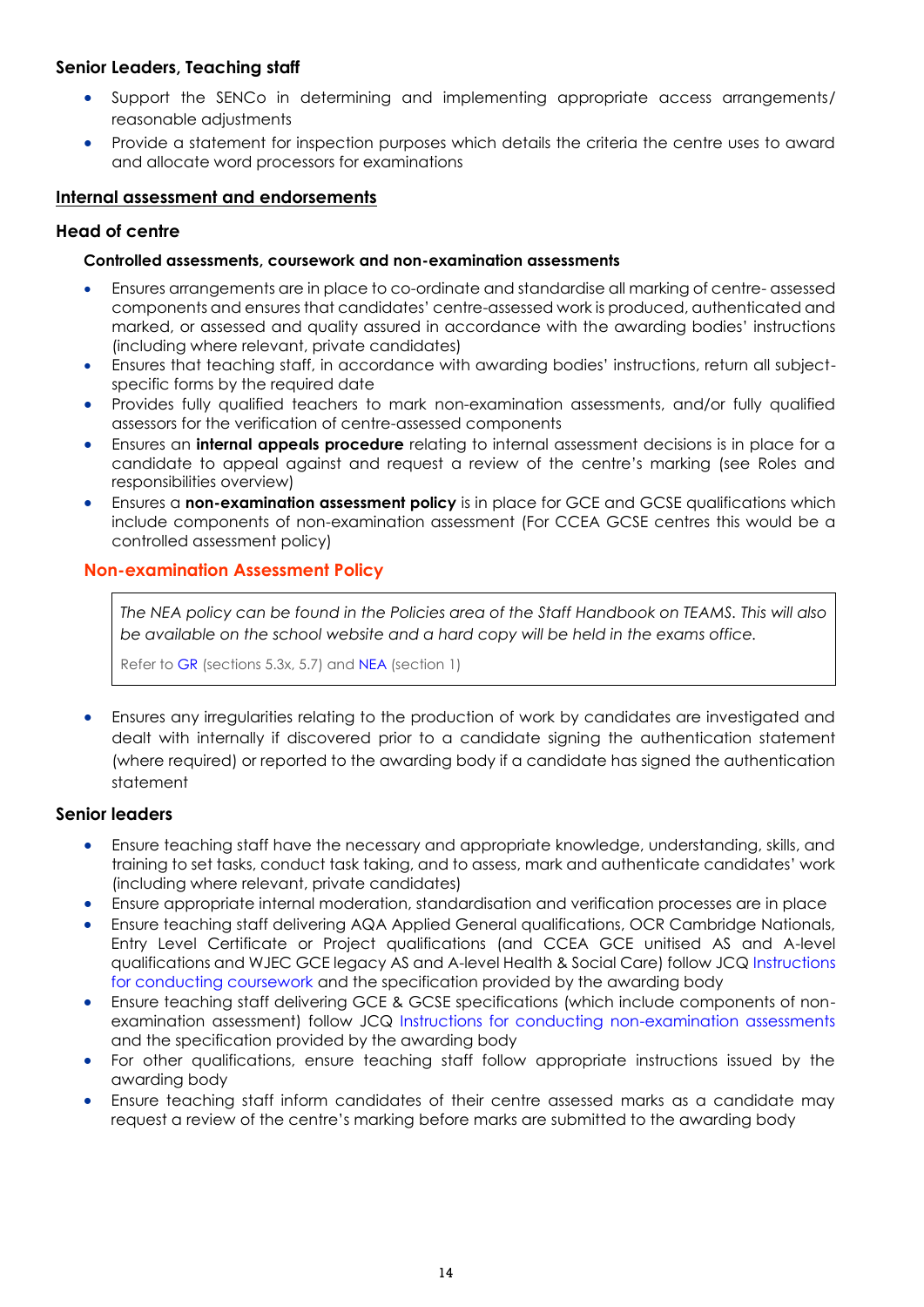## **Teaching staff**

- Ensure appropriate instructions for conducting internal assessment are followed
- Ensure candidates are aware of JCQ and awarding body information for candidates on producing work that is internally assessed (coursework, non-examination assessments, social media) prior to assessments taking place
- Ensure candidates are informed of their centre assessed marks as a candidate may request a review of the centre's marking before marks are submitted to the awarding body

## **Exams officer**

- Identifies relevant key dates and administrative processes that need to be followed in relation to internal assessment
- Signposts teaching staff to relevant JCQ *information for candidates* documents that are annually updated

## <span id="page-14-0"></span>**Invigilation**

## **Head of centre**

- Ensures relevant support is provided to the EO in recruiting, training and deploying a team of invigilators
- Ensures, if contracting supply staff to act as invigilators that such persons are competent and fully trained, understanding what is and what is not permissible (and not taking on its own an assurance from a recruitment agency, that this is the case)
- Determines if additional invigilators will be deployed in timed Art exams in addition to the subject teacher to ensure the supervision of candidates is maintained at all times

## **Exams officer**

- Recruits additional invigilators where required to effectively cover all exam periods/ series' throughout the academic year
- Collects information on new recruits to identify if they have invigilated previously and if any current maladministration/malpractice sanctions are applied to them
- Provides training for new invigilators on the instructions for conducting exams and an annual update for the existing invigilation team so that they are aware of any changes in a new academic year before they are allocated to invigilate an exam
- Ensures invigilators supervising access arrangement candidates understand their role (and the role of a facilitator who may be supporting a candidate) and the rules and regulations of the access arrangement(s)
- Ensures invigilators are briefed on the access arrangement candidates in their exam room (and that these candidates are identified on the seating plan) and confirms invigilators understand what is and what is not permissible
- Collects evaluation of training to inform future events

## <span id="page-14-1"></span>**Entries: roles and responsibilities**

## <span id="page-14-2"></span>**Estimated entries**

## **Exams officer**

• Requests estimated or early entry information, where this may be required by awarding bodies, from HoDs in a timely manner to ensure awarding body external deadlines for submission can be met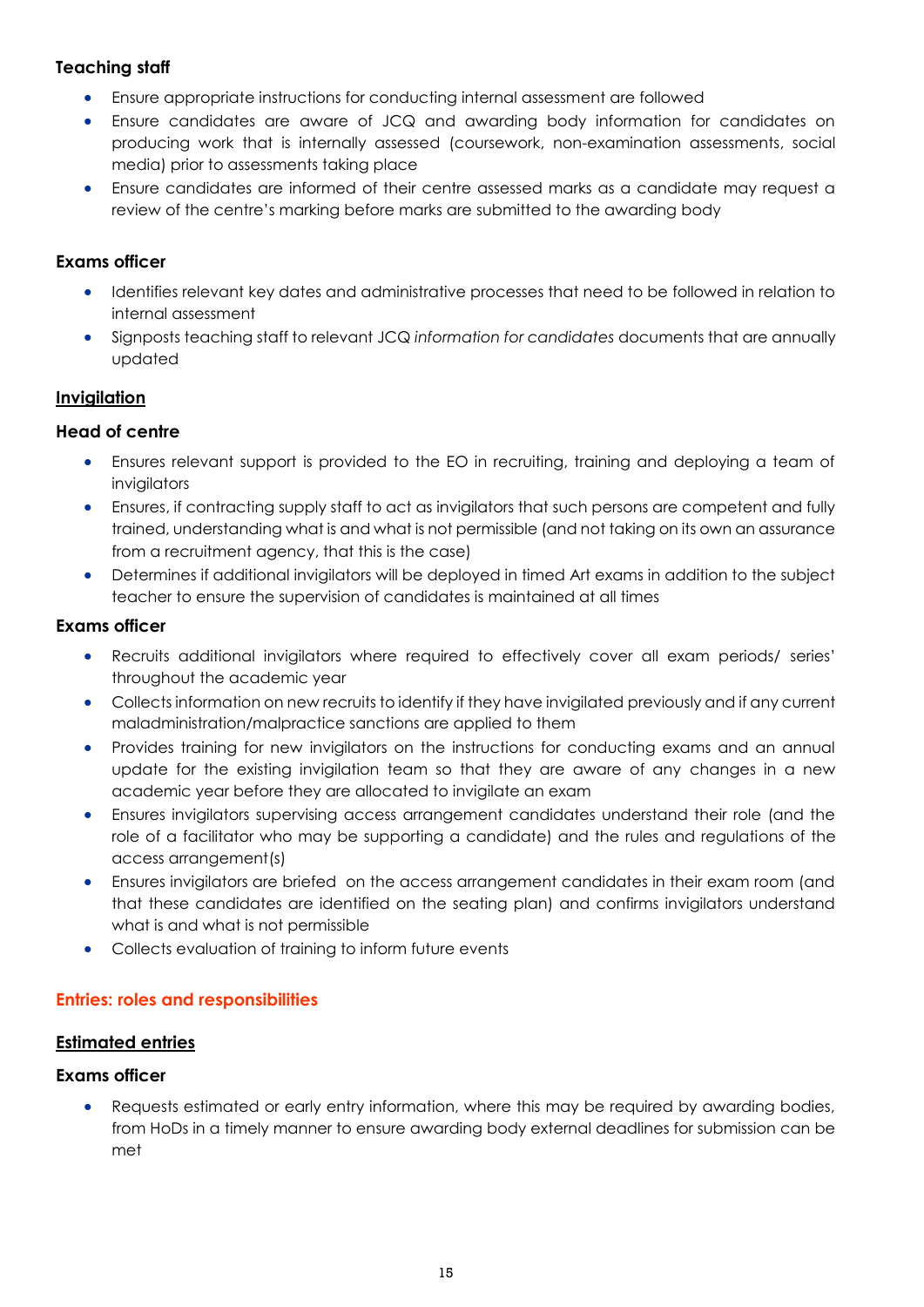## <span id="page-15-0"></span>**Estimated entries collection and submission procedure**

*Information about courses being examined the following academic year is requested from teaching staff in July each year. This includes exam board, course title, QAN code, units and estimated number of candidates. This information helps for the Exams Overview. In September, estimated entries (where required) are sent to exam boards via their secure websites.* 

• Makes candidates aware of the JCQ **Information for candidates – Privacy Notice** at the start of a course leading to a vocational qualification or when entries are submitted to awarding bodies for processing for general qualifications

## **Senior Leaders**

- Provide entry information requested by the EO to the internal deadline
- Informs the EO immediately of any subsequent changes to entry information

## <span id="page-15-1"></span>**Final entries**

#### **Exams officer**

- Requests final entry information from HoDs in a timely manner to ensure awarding body external deadlines for submission can be met
- Informs HoDs of subsequent deadlines for making changes to final entry information without charge
- Confirms with HoDs final entry information that has been submitted to awarding bodies
- Ensures as far as possible that entry processes minimise the risk of entries or registrations being missed reducing the potential for late or other penalty fees being charged by awarding bodies
- Observes each awarding body's terms and conditions for the entry and withdrawal of candidates for their examinations and assessments, and observes any regulatory requirements for the qualification

## <span id="page-15-2"></span>**Final entries collection and submission procedure**

*Marksheets are created on SIMS Examination using class lists, usually in December. They are used to make provisional entries that are printed off and handed to subject leaders for checking and signing. Once they have been approved, we tick the marksheet as 'complete'. A spreadsheet of all classes records when marksheets have been created, numbers checked and returned by teaching staff, as well as any queries.* 

*Students receive a 'Default Timetable' listing their entries and are asked to check and contact the Exams Officer with any queries before initial submissions are made.*

*Entry submissions are created in SIMS Examinations and sent off via A2C. The first submission for each exam board is an 'entry submission'; all subsequent ones are 'amendment submissions'.*

*Entries and amendments made after the exam board deadline require the authorisation, in writing, of the Deputy Headteacher responsible for exams.*

## **Senior Leaders**

- Provides information requested by the EO to the internal deadline
- Informs the EO immediately, or at the very least prior to the deadlines, of any subsequent changes to final entry information, which includes
	- o changes to candidate personal details
	- o amendments to existing entries
	- o withdrawals of existing entries
- Checks final entry submission information provided by the EO and confirms information is correct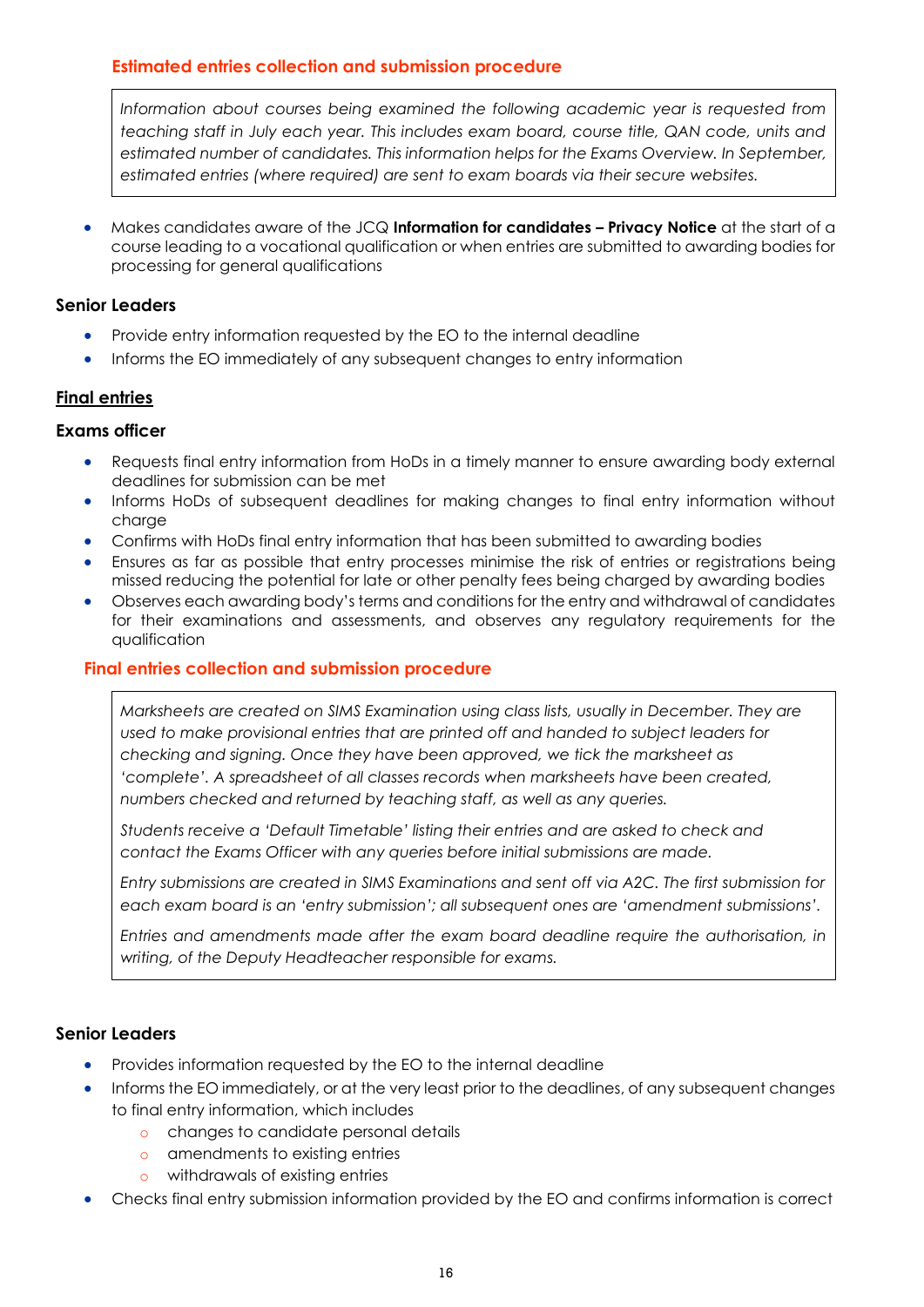## <span id="page-16-0"></span>**Entry fees**

GCSE and GCE exam entry fees are paid by the centre and allocated to the exams budget. The *Exams Officer can provide an estimate of the budget based on the Exams Overview in the Autumn term.* 

*Candidates or parents/carers will not be charge for changes of tier or withdrawals made by the proper procedures or alterations arising from administrative processes provided these are made within the time allowed by the awarding bodies. The Exams Officer will publish the deadline for actions well in advance for each exam series.* 

Late entry or amendment fees are paid by the centre, the department or the candidate *depending on the circumstance.* 

*Fee reimbursements may be sought from candidates:*

*- If they fail to sit an exam*

*- If they do not meet the necessary coursework requirements without medical evidence or evidence of other mitigating circumstances*

*- If they withdraw from a BTEC course after deadline for refunds has passed – 31st January.* 

## <span id="page-16-1"></span>**Late entries**

#### **Exams officer**

- Has clear entry procedures in place to minimise the risk of late entries
- Charges any late or other penalty fees to departmental budgets

#### **Senior Leaders**

- Minimises the risk of late entries by
	- following procedures identified by the EO in relation to making final entries on time
	- o meeting internal deadlines identified by the EO for making final entries

## <span id="page-16-2"></span>**Re-sit entries**

*Candidates must fill in a re-sit request form and return it to the Exams Office, along with a cheque or BACS bank details. No entries will be processed until payment has been made.*

## <span id="page-16-3"></span>**Private candidates**

*The centre only accepts entries from private candidates who are former students. Managing private candidates is the responsibility of the Exams Officer.*

*The centre does not act as an exams centre for other organisations.*

## <span id="page-16-4"></span>**Candidate statements of entry**

#### **Exams officer**

• Provides candidates with statements of entry for checking

#### **Teaching staff**

• Ensure candidates check statements of entry and return any relevant confirmation required to the EO

#### **Candidates**

• Confirm entry information is correct or notify the EO of any discrepancies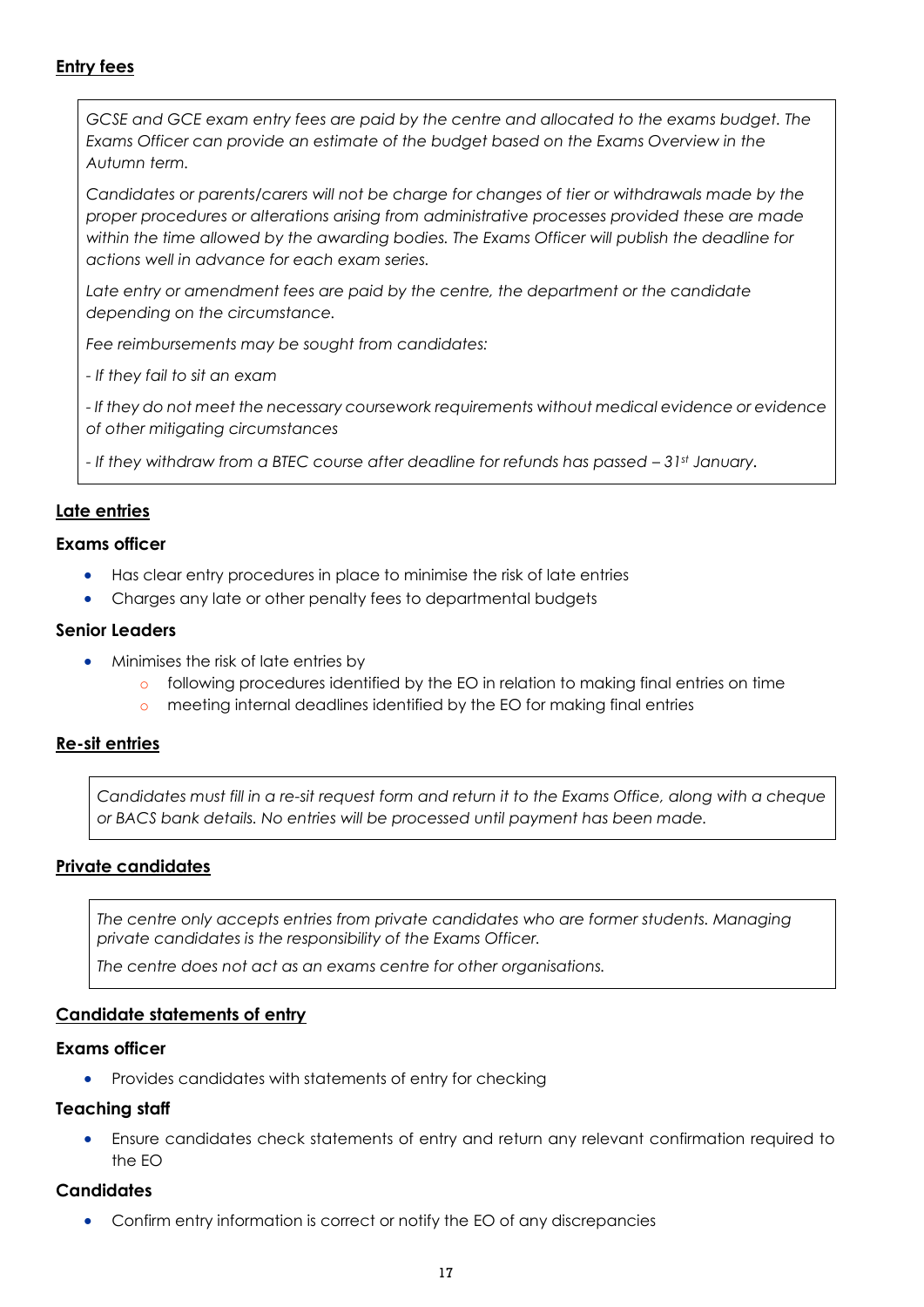## <span id="page-17-1"></span><span id="page-17-0"></span>**Access arrangements and reasonable adjustments**

## **SENCo**

- Ensures appropriate arrangements, adjustments and adaptations are in place to facilitate access to exams/assessments for candidates where they are disabled within the meaning of the Equality Act (unless a temporary emergency arrangement is required at the time of an exam)
- Ensures a candidate is involved in any decisions about arrangements, adjustments and /or adaptations that may be put in place for him/her
- Ensures exam information (JCQ information for candidates documents, individual exam timetable etc.) is adapted where this may be required for a disabled candidate to access it
- Allocates appropriately trained centre staff to facilitate access arrangements for candidates in exams and assessments (ensuring that the facilitator appointed meets JCQ requirements and fully understands the rule of the access arrangement)
- Where relevant, ensures the necessary and appropriate steps are undertaken to gather an appropriate picture of need and demonstrate normal way of working for a private candidate (including distance learners and home educated candidates) and that the candidate is assessed by the centre's appointed assessor

## <span id="page-17-2"></span>**Briefing candidates**

## **Exams officer**

- Issues individual exam timetable information to candidates and informs candidates of any designated contingency day awarding bodies may identify in the event of national or local disruption to exams
- Prior to exams issues relevant JCQ information for candidates documents
- Where relevant, issues relevant awarding body information to candidates
- Issues centre exam information to candidates including information on:
	- o exam timetable clashes
	- o arriving late for an exam
	- o absence or illness during exams
	- o what equipment is/is not provided by the centre
	- o food and drink in exam rooms
	- o unauthorised items in exam rooms
	- o when and how results will be issued and the staff that will be available
	- o the post-results services and how the centre deals with requests from candidates
	- o when and how certificates will be issued

## <span id="page-17-3"></span>**Access to scripts, Reviews of Results and Appeals Procedures**

*The school provides information about access to scripts, enquiries about results and appeals with candidate's results. This information includes a description of each service,*  fees and deadlines. We ensure that all students complete the correct forms, including *signing to say that they understand that their mark could go down as well as up. The internal appeals procedure can be found on the school website.* 

<span id="page-17-4"></span>Refer t[o GR](http://www.jcq.org.uk/exams-office/general-regulations) (sections 5.13, 5.6j)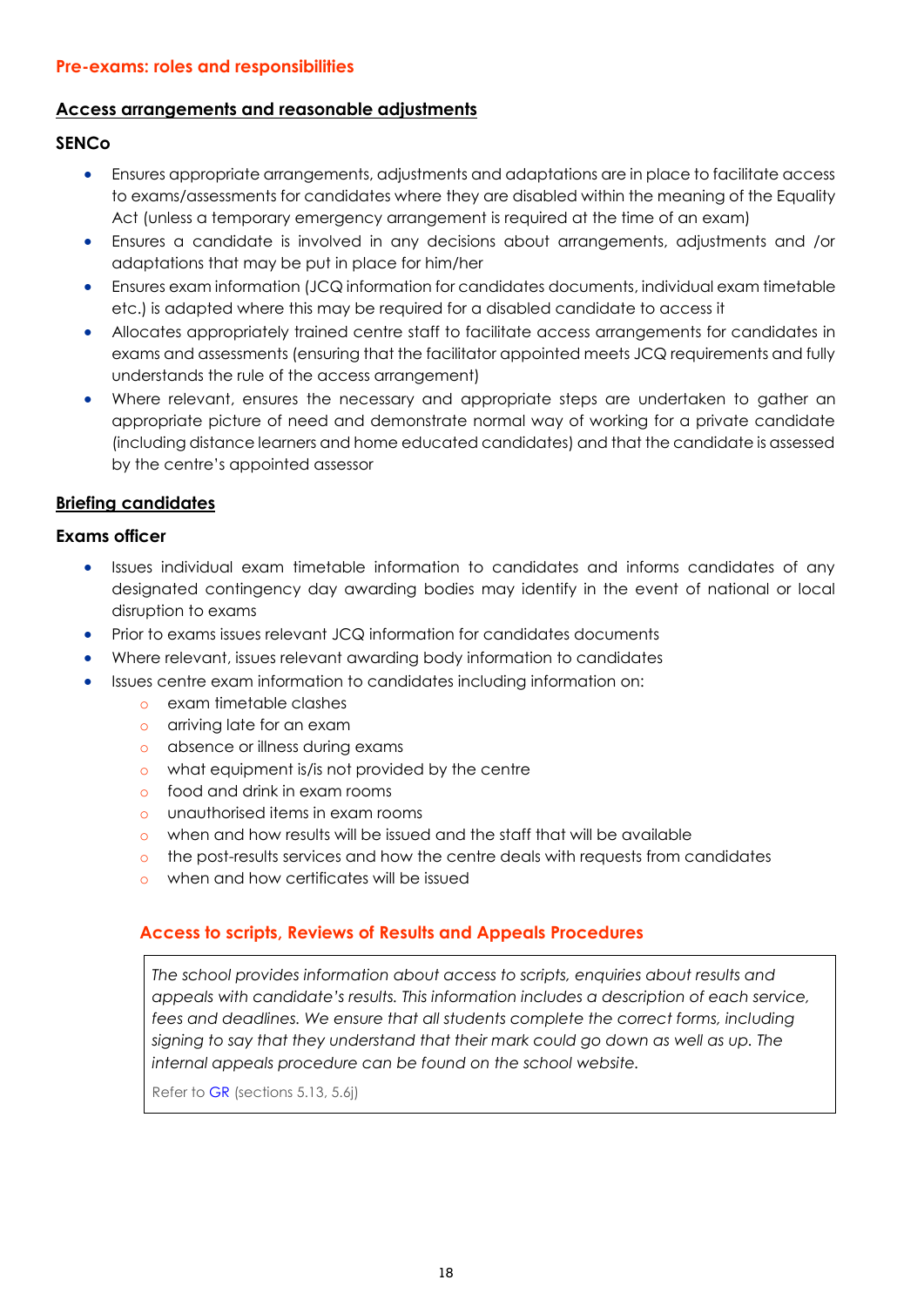## **Dispatch of exam scripts**

## **Exams officer**

• Identifies and confirms arrangements for the dispatch of candidate exam scripts with the DfE (STA) 'yellow label service' or the awarding body where qualifications sit outside the scope of the service

## <span id="page-18-0"></span>**Estimated grades**

## **Senior Leaders**

• Ensures teaching staff provide estimated grade information to the EO by the internal deadline (where this still may be required by the awarding body)

#### **Exams officer**

- Submits estimated grade information to awarding bodies to meet the external deadline (where this may still be required by the awarding body)
- Keeps a record to track what has been sent

## <span id="page-18-1"></span>**Internal assessment and endorsements**

#### **Head of centre**

• Ensures procedures are in place for candidates to appeal internal assessment decisions and make requests for reviews of marking

#### **SENCo**

• Liaises with teaching staff to implement appropriate access arrangements for candidates undertaking internal assessments and practical endorsements

#### **Teaching staff**

- Support the SENCo in implementing appropriate access arrangements for candidates undertaking internal assessments and practical endorsements
- Assess and authenticate candidates' work
- Assess endorsed components
- Ensure candidates are informed of centre assessed marks prior to marks being submitted to awarding bodies

#### **Senior Leaders**

- Ensure teaching staff assess and authenticate candidates' work to the awarding body requirements
- Ensure teaching staff assess endorsed components according to awarding body requirements
- Ensure teaching staff provide marks for internally assessed components and grades for endorsements of qualifications to the EO to the internal deadline
- Ensure teaching staff provide required samples of work for moderation and sample recordings for monitoring to the EO to the internal deadline

#### **Exams officer**

- Submits marks, endorsement grades and samples to awarding bodies/moderators/monitors to meet the external deadline
- Keeps a record to track what has been sent
- Logs moderated samples returned to the centre
- Ensures teaching staff are aware of the requirements in terms of retention and subsequent disposal of candidates' work

## **Candidates**

• Authenticate their work as required by the awarding body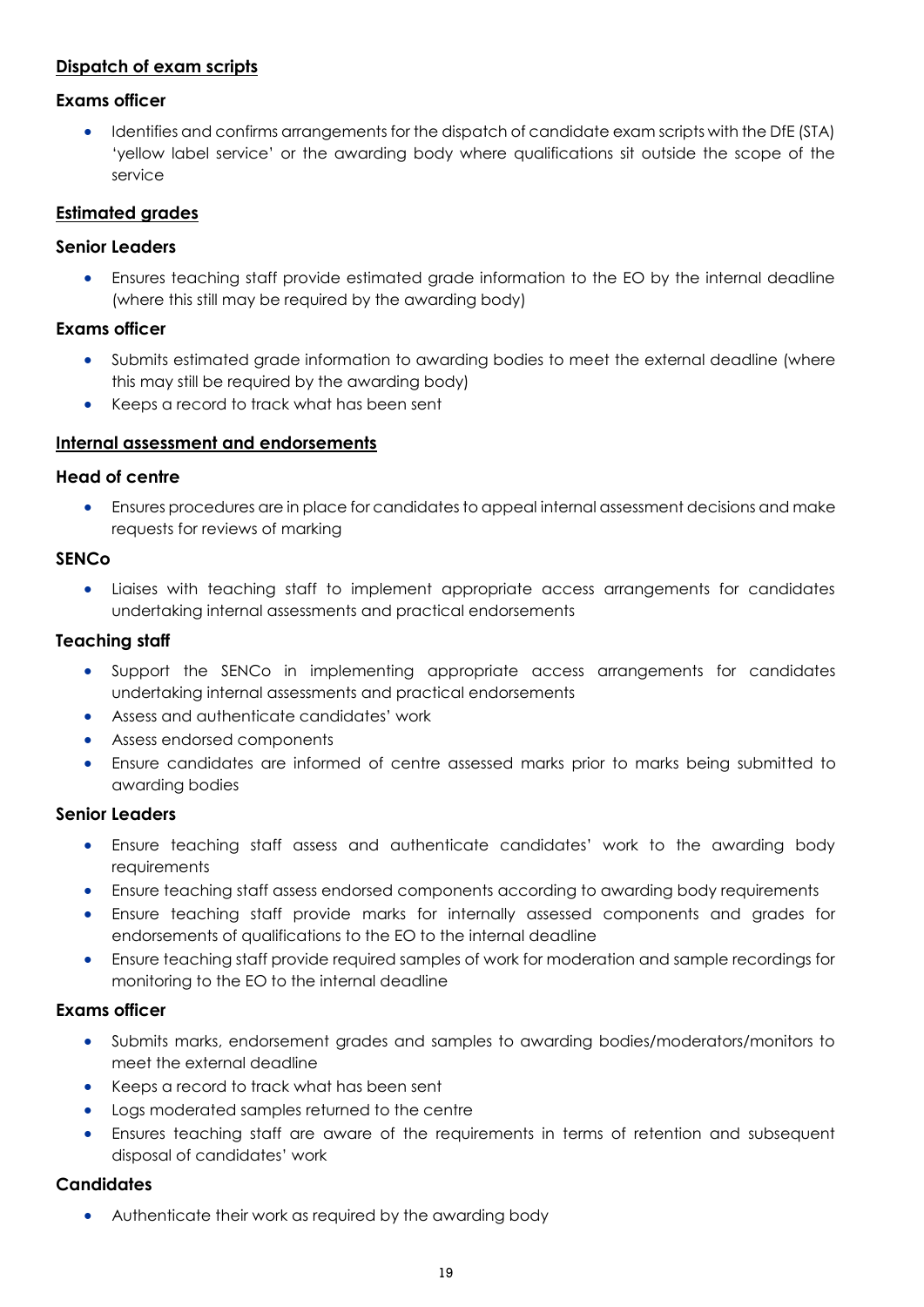## <span id="page-19-0"></span>**Invigilation**

## **Exams officer**

- Provides an annually reviewed/updated invigilator handbook to invigilators, trains new invigilators on appointment and updates experienced invigilators on any regulation changes and any changes to centre-specific processes
- Deploys invigilators effectively to exam rooms throughout an exam series (including the provision of a roving invigilator where a candidate and invigilator [acting as a practical assistant, reader or scribe] are accommodated on a 1:1 basis to enter the room at regular intervals in order to observe the conducting of the exam, ensure all relevant rules are being adhered to and to support the practical assistant/reader and/or scribe in maintaining the integrity of the exam)
- Allocates invigilators to exam rooms (or where supervising candidates due to a timetable clash) according to the required ratios
- Liaises with the SENCo regarding the facilitation and invigilation of access arrangement candidates

## **SENCo**

• Liaises with the EO regarding facilitation and invigilation of access arrangement candidates

## **Invigilators**

• Provide information as requested on their availability to invigilate throughout an exam series

## <span id="page-19-1"></span>**JCQ Centre Inspections**

## **Exams officer** or **Senior leader**

• Will accompany the Inspector throughout a visit

## **SENCo** or relevant **Senior leader** (in the absence of the SENCo)

- Will meet with the inspector when requested to provide documentary evidence regarding access arrangement candidates and address any questions the inspector may raise
- Ensures that information is readily available for inspection at the venue where the candidate is taking the exam(s)

## <span id="page-19-2"></span>**Seating and identifying candidates in exam rooms**

## **Exams officer**

<span id="page-19-3"></span>• Ensures a procedure is in place to verify the identity of all candidates

## **Candidate Identification Procedure**

*All students sitting examinations should already be known to school by being either a current student or a former student.*

*Name tags with candidate number and a photograph of the student are placed on each exam desk to enable invigilators to identify candidates during examinations.* 

*If the invigilator is unable to identify a candidate, this must be reported immediately to the Exams Officer or Head of Centre who will verify the candidate before the examination begins.*

- Ensures invigilators are aware of the procedure
- Provides seating plans for exam rooms according to JCQ and awarding body requirements (and ensures candidates with access arrangements are identified on the seating plan and invigilators are informed of those candidates with access arrangements and made aware of the access arrangement(s) awarded))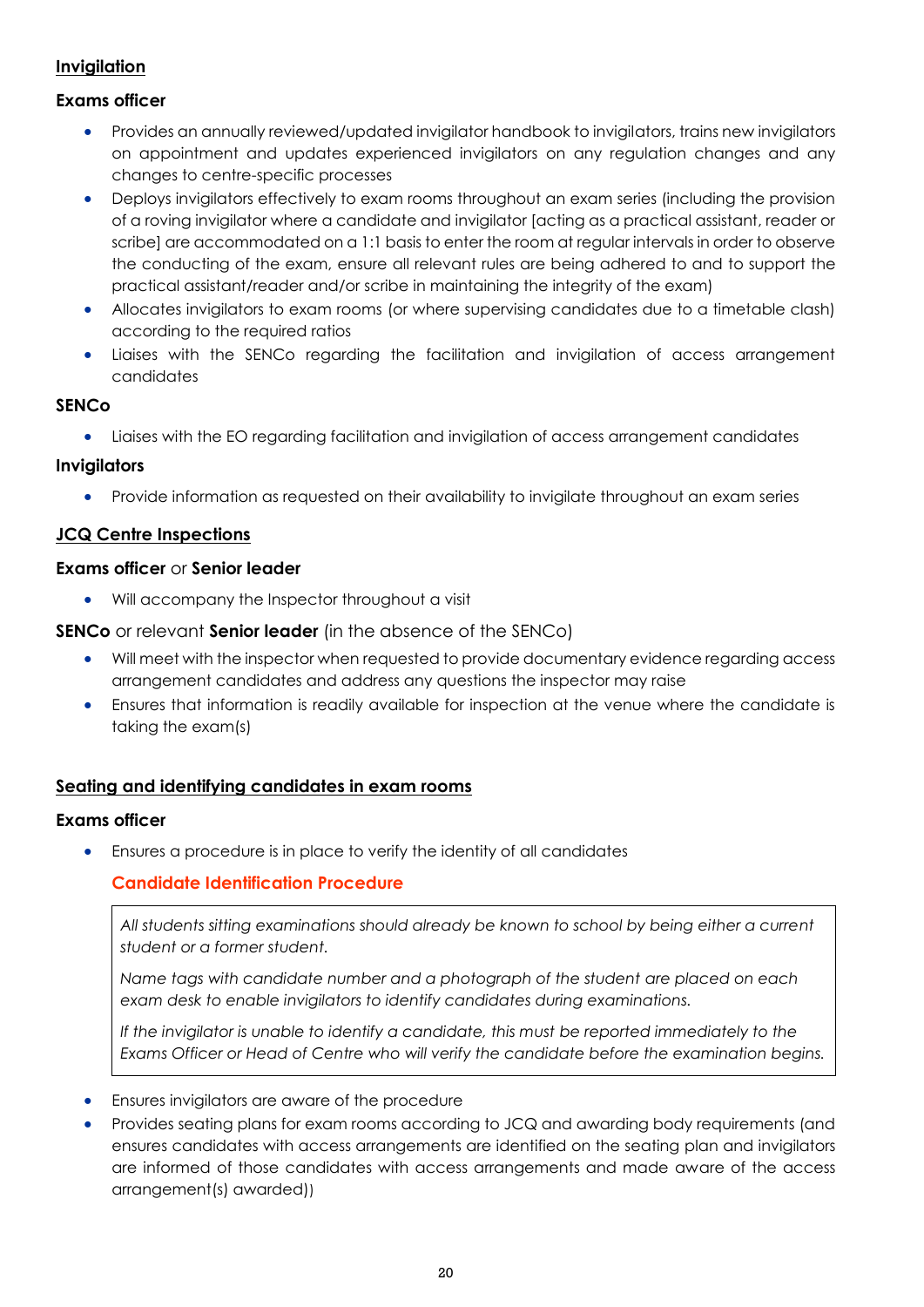## **Invigilators**

- Follow the procedure for verifying candidate identity provided by the EO
- Seat candidates in exam rooms as instructed by the EO/on the seating plan

## <span id="page-20-0"></span>**Security of exam materials**

## **Exams officer**

- Confirms appropriate arrangements are in place to ensure that confidential materials are only delivered to those authorised by the head of centre.
- Ensures access to the secure room is restricted and staff named and approved by the head of centre are accompanied by a keyholder at all times. There must be between two and six keyholders only, each of whom must fully understand their responsibilities as a key holder to the secure storage facility
- Has a process in place to demonstrate the receipt, secure movement and secure storage of confidential exam materials within the centre
- Ensures a log is kept at the initial point of delivery recording confidential materials received and signed for by authorised staff within the centre and that appropriate arrangements are in place for confidential materials to be immediately transferred to the secure storage facility until they can be removed from the dispatch packaging and checked in the secure room before being returned to the secure storage facility in timetable order
- Ensures the secure storage facility contains only current and live confidential material (ensuring that past examination question papers, internal tests and mock examinations are not kept in the centre's secure storage facility)
- Ensures that examination stationery, e.g. answer booklets and formula booklets are stored in the secure room (attempting to store this material in the secure storage facility, when sufficient space allows)
- Ensures the integrity and security of any electronic question paper is maintained during the downloading, printing and collating process (ensuring printing is carried out in an area that can be controlled to prevent unauthorised personnel accessing live assessment materials and ensuring only authorised members of centre staff have access to electronic question papers)

## **Reception staff**

• Follow the process to log confidential materials delivered to/received by the centre to the point materials are issued to authorised staff for transferal to the secure storage facility

## **Teaching staff**

• Adhere to the process to record the secure movement of confidential materials taken from or returned to secure storage throughout the time the material is confidential

## <span id="page-20-1"></span>**Timetabling and rooming**

## **Exams officer**

- Produces a master centre exam timetable for each exam series
- Identifies and resolves candidate exam timetable clashes according to the regulations (only applying overnight supervision arrangements as a last resort, once all other options have been exhausted and according to the centre's policy)

## <span id="page-20-2"></span>**Overnight Supervision Arrangements Policy**

Where a need for overnight supervision is identified, the Exams Officer will meet with the student *and parents to discuss the possibility of fitting all exams into one day. If this isn't in the best interest of the student then one exam will be scheduled for the next day. All parties must agree that the parents will keep students under exam supervision overnight. The centre will keep the*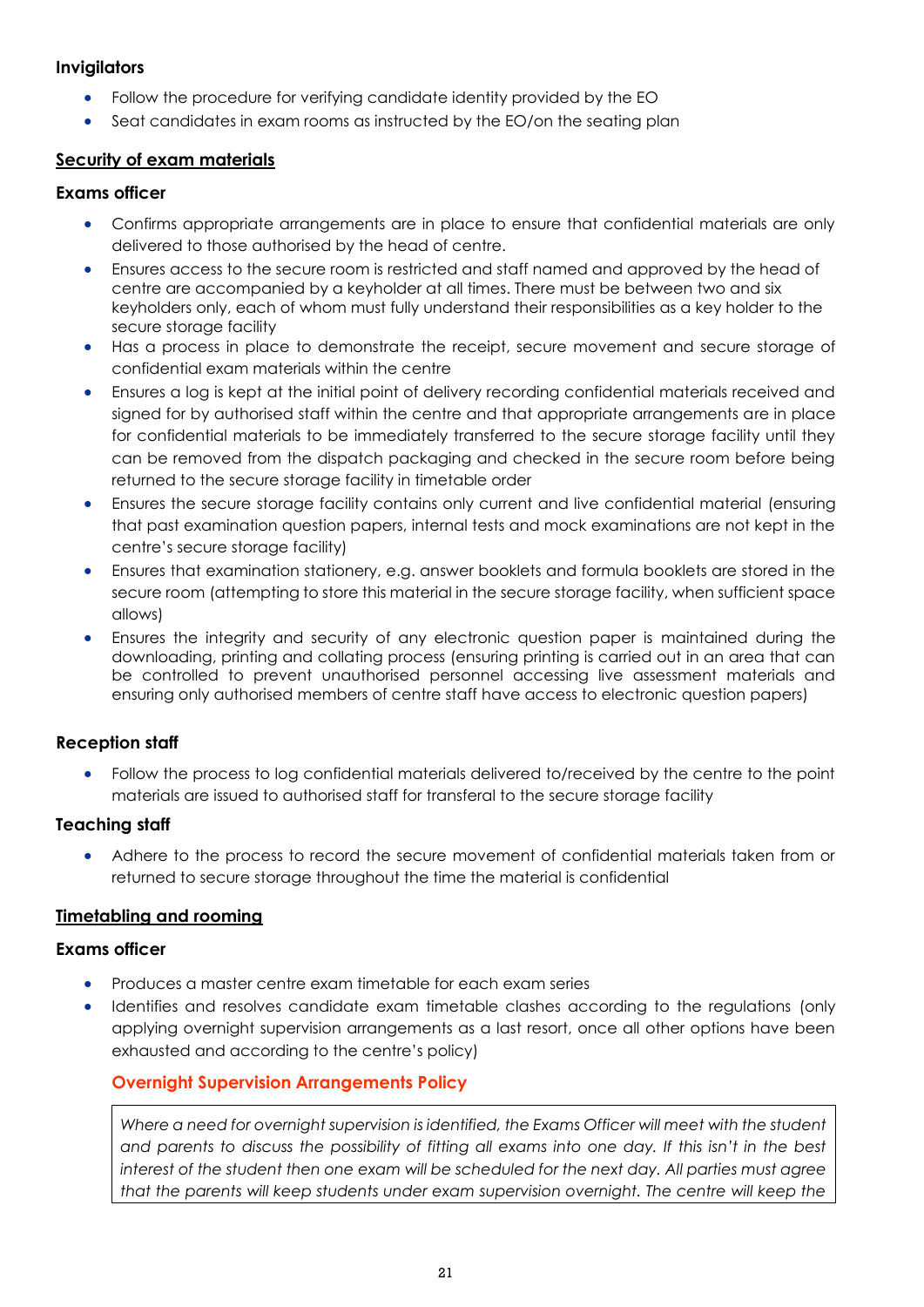*student's mobile phone securely in the store room and parents must agree to escort the student to and from school. Students and parents will sign a declaration to this effect.* 

- Identifies exam rooms and specialist equipment requirements
- Allocates invigilators to exam rooms (or where supervising candidates due to an exam timetable clash) according to required ratios
- Liaises with site staff to ensure exam rooms are set up according to JCQ and awarding body requirements
- Liaises with the SENCo regarding rooming of access arrangement candidates

## **SENCo**

- Liaises with the EO regarding rooming of access arrangement candidates
- Liaises with other relevant centre staff to ensure appropriate arrangements, adjustments and adaptations are in place to facilitate access for disabled candidates to exams

## **Site staff**

• Liaise with the EO to ensure exam rooms are set up according to JCQ and awarding body requirements

## <span id="page-21-0"></span>**Alternative site arrangements**

## **Exams officer**

- (Where/if applicable to the centre) Ensures question papers will only be taken to an alternative site where the published criteria for an alternative site arrangement has been met
- Will inform the JCQ Centre Inspection Service to timescale by submitting a JCQ *Alternative Site arrangement* notification using CAP (or through the awarding body where a qualification may sit outside the scope of CAP) of any alternative sites that will be used to conduct timetabled examination components of the qualifications listed in the JCQ regulations

## <span id="page-21-1"></span>**Centre consortium arrangements**

## **Exams officer**

• (Where/if applicable to the centre) Processes applications for *Centre Consortium arrangements* using CAP to the awarding body deadline (or through the awarding body where a qualification may sit outside the scope of CAP)

## **Senior Leaders**

• (Where/if applicable to the centre) Inform the EO of any joint teaching arrangements in place and where the centre is acting as the consortium co-ordinator

## <span id="page-21-2"></span>**Transferred candidate arrangements**

## **Exams officer**

- (Where/if applicable to the centre) Liaises with the host or entering centre, as required
- Processes requests for *Transferred Candidate arrangements* using CAP to the awarding body deadline (or through the awarding body where a qualification may sit outside the scope of CAP)
- Where relevant (for an internal candidate) informs the candidate of the arrangements that have been made for their transferred candidate arrangements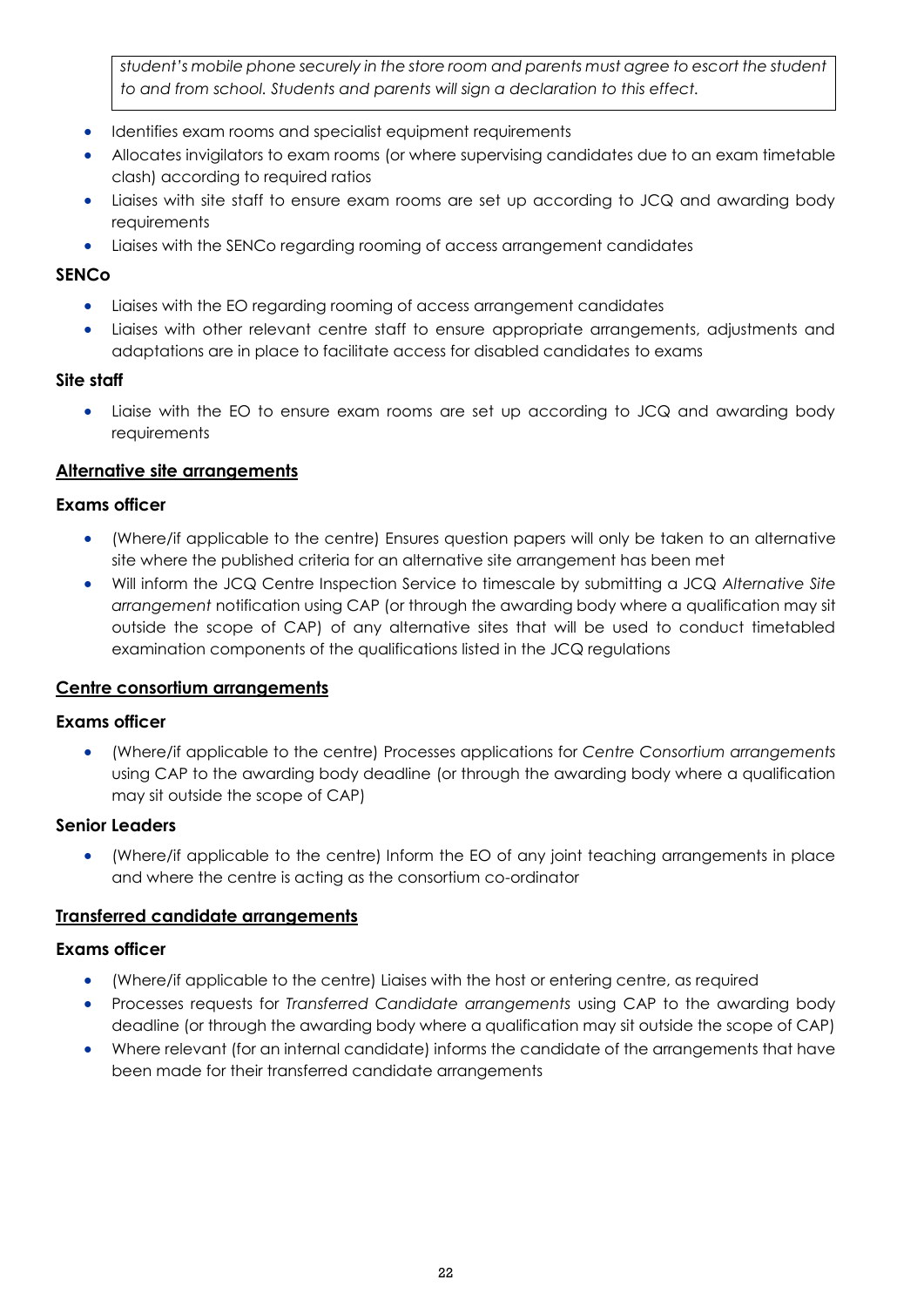## <span id="page-22-0"></span>**Internal exams**

## **Exams officer**

- Prepares for the conduct of internal exams under external conditions
- Provides a centre exam timetable of subjects and rooms
- Provides seating plans for exam rooms
- Requests internal exam papers from teaching staff
- Arranges invigilation

## **SENCo**

• Liaises with teaching staff to make appropriate arrangements for access arrangement candidates

#### **Teaching staff**

- Provide exam papers and materials to the EO
- Support the SENCo in making appropriate arrangements for access arrangement candidates

## <span id="page-22-1"></span>**Exam time: roles and responsibilities**

#### <span id="page-22-2"></span>**Access arrangements**

#### **Exams officer**

- Provides cover sheets for access arrangement candidates' scripts where required for particular arrangements
- Has a process in place to deal with emergency/temporary access arrangements as they arise at the time of exams
	- o applies for approval through AAO where required or through the awarding body where qualifications sit outside the scope of AAO

#### <span id="page-22-4"></span><span id="page-22-3"></span>**Candidate absence**

## **Candidate Absence Policy**

*The Assistant Head of Year and, where possible, the Head of Year are responsible for handling candidate absence. Absent students are noted by the Assistant Head of Year, who confirms the absence by speaking to the Attendance Officer. Parent/carers will then be contacted to establish if the student is on the way to school. If absence is persistent, a meeting would be called between the student, parents/carers and Head of Year to stress the importance of attending.*

Refer to [ICE](http://www.jcq.org.uk/exams-office/ice---instructions-for-conducting-examinations) (section 22)

#### **Invigilators**

- Are informed of the policy/process for dealing with absent candidates through training
- Ensure that confirmed absent candidates are clearly marked as such on the attendance register and seating plan

#### **Candidates**

• Are re-charged relevant entry fees for unauthorised absence from exams

## <span id="page-22-5"></span>**Candidate behaviour**

See *Irregularities* below.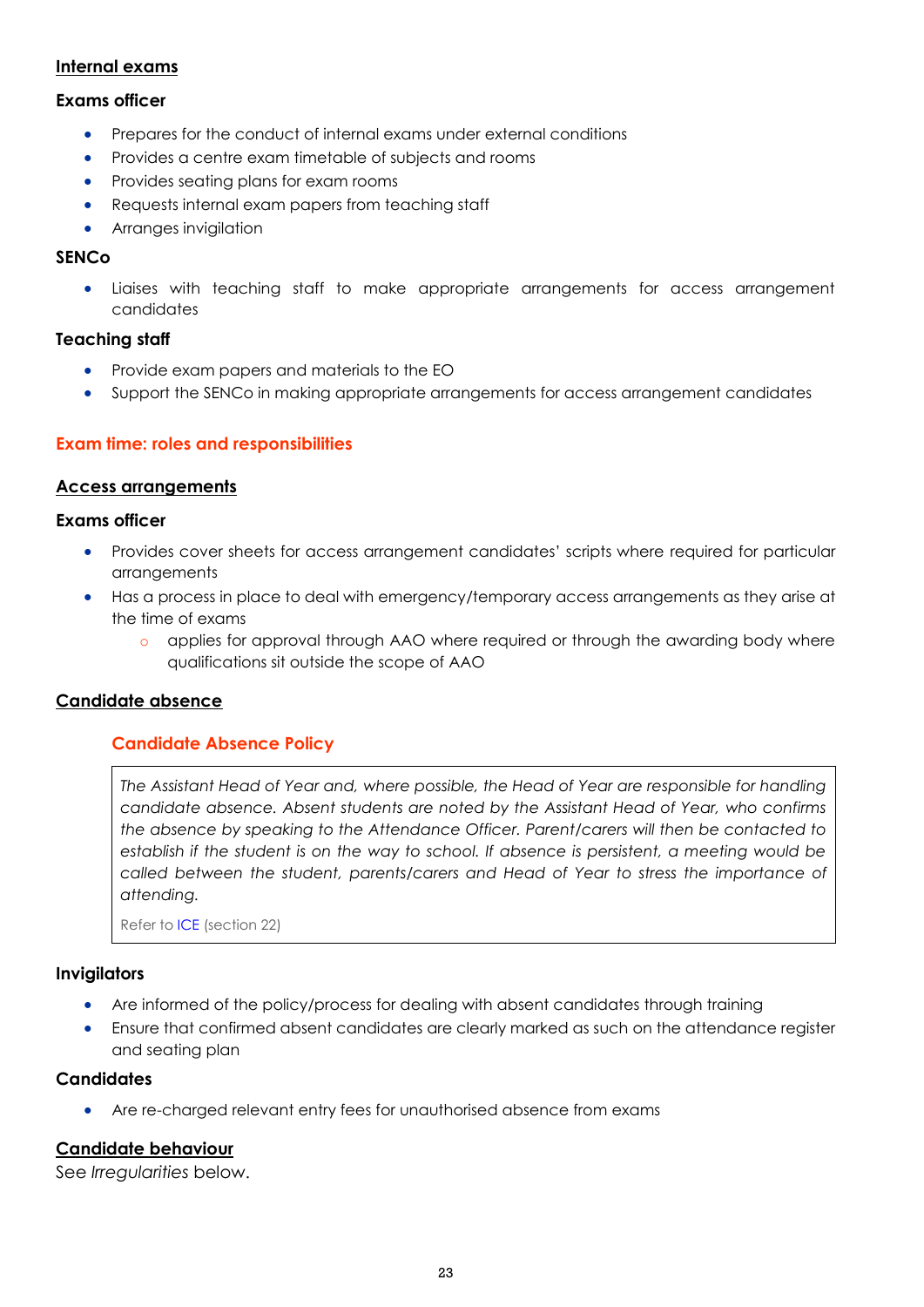## <span id="page-23-0"></span>**Candidate belongings**

See *Unauthorised materials* below.

## <span id="page-23-1"></span>**Candidate late arrival**

## **Exams officer**

- Ensures that candidates who arrive very late for an exam are reported to the awarding body by submitting a *report on candidate admitted very late to examination room* using CAP to timescale
- Warns candidates that their script may not be accepted by the awarding body

#### **Invigilators**

- Are informed of the policy/process for dealing with late/very late arrival candidates through training
- <span id="page-23-2"></span>• Ensure that relevant information is recorded on the exam room incident log

## **Candidate Late Arrival Policy**

*The Assistant Head of Year and, where possible, the Head of Year are responsible for handling candidate lateness. Absent students are noted by the Assistant Head of Year, who confirms the absence by speaking to the Attendance Officer. Parent/carers are then contacted to establish if the candidate is on the way to school.* 

*When the candidate arrives, they are kept under constant supervision until they enter the exam room. An invigilator must impart the relevant notices and should warn the candidate*  that their work may not be accepted by the awarding body. The candidate's belongings will *be put at the back of the room to minimise disruption to other candidates.*

*If lateness is persistent, a meeting would be called between the student, parents/carers and Head of Year to stress the importance of arriving on time for each exam.* 

Refer to [ICE](http://www.jcq.org.uk/exams-office/ice---instructions-for-conducting-examinations) (section 21)

#### <span id="page-23-3"></span>**Conducting exams**

#### **Head of centre**

• Ensures venues used for conducting exams meet the requirements of JCQ and awarding bodies

#### **Exams officer**

- Ensures exams are conducted according to JCQ and awarding body instructions
- Uses an *exam day checklist* to ensure each exam session is fully prepared for, unplanned events can be dealt with and associated follow-up is completed

## <span id="page-23-4"></span>**Dispatch of exam scripts**

#### **Exams officer**

- Dispatches scripts as instructed by JCQ and awarding bodies
- Keeps appropriate records to track dispatch

#### <span id="page-23-5"></span>**Exam papers and materials**

#### **Exams officer**

- Organises exam question papers and associated confidential resources in date order in the secure storage facility
- Attaches erratum notices received to relevant sealed exam question paper packets
- Collates attendance registers and examiner details in date order
- Regularly checks mail or email inbox for updates from awarding bodies
- In order to avoid potential breaches of security, ensures care is taken to ensure the correct question paper packets are opened by ensuring a member of centre staff, additional to the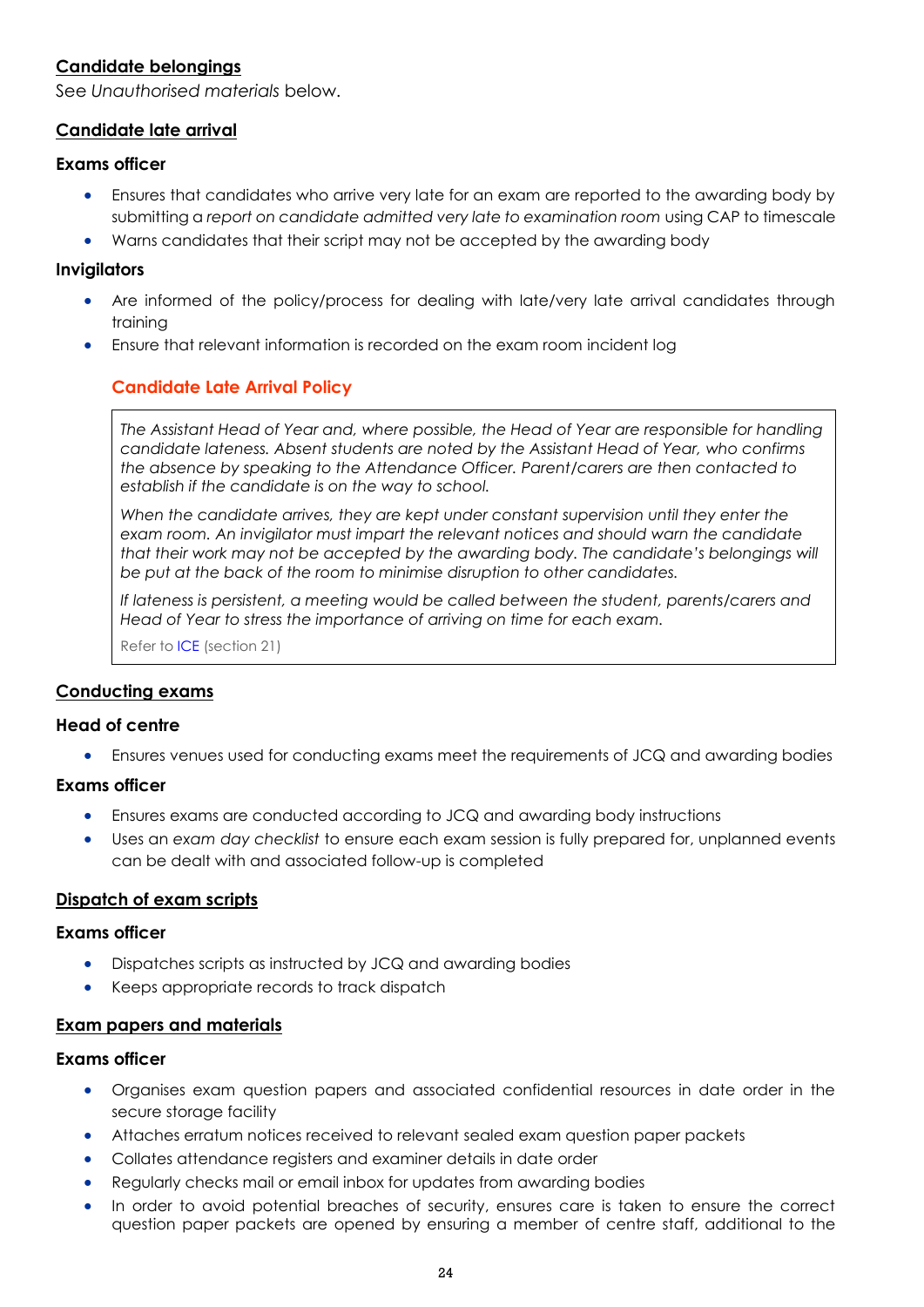person removing the papers from secure storage, e.g. an invigilator, checks the day, date, time, subject, unit/component and tier of entry, if appropriate, immediately before a question paper packet is opened

- Ensures this additional/second check is recorded
- Where allowed by the awarding body, only releases exam papers and materials to teaching departments for teaching and learning purposes after the published finishing time of the exam, or until any timetable clash candidates have completed the exam

## <span id="page-24-0"></span>**Exam rooms**

## **Head of centre**

- Ensures that internal tests, mock exams, revision or coaching sessions are not conducted in a room 'designated' as an exam room
- Ensures that when a room is 'designated' as an exam room it is not used for any purpose other than conducting external exams
- Ensures only authorised centre staff (who have not taught the subject being examined) are present in exam rooms to perform permitted tasks
- Ensures the centre's policy relating to food and drink that may be allowed in exam rooms is clearly communicated to candidates
- <span id="page-24-1"></span>• Ensures the centre's policy on candidates leaving the exam room temporarily is clearly communicated to candidates

## **Food and Drink Policy (Exams)**

*Students are only allowed to bring water into an examination room. It must be in a clear container, with all labels removed. Food is not allowed in an examination room unless there is a medical requirement.* 

*Any food or drink brought into the room by invigilators should also have packaging removed.*  Refer to [ICE](http://www.jcq.org.uk/exams-office/ice---instructions-for-conducting-examinations) (section 18)

## <span id="page-24-2"></span>**Leaving the Examination Room Policy**

*Only students who have a toilet pass or approved rest breaks should leave the room during an exam. Anyone who visit the toilet during an exam must sign the toilet form stating how long they were out of the room for.* 

*Anyone who needs medical attention during an exam must be accompanied to the First Aid office by an invigilator.* 

Refer to [ICE](http://www.jcq.org.uk/exams-office/ice---instructions-for-conducting-examinations) (section 23)

## **Exams officer**

- Ensures exam rooms are set up and conducted as required in the regulations
- Provides invigilators with appropriate resources to effectively conduct exams
- Briefs invigilators on exams to be conducted on a session by session basis (including the arrangements in place for any transferred candidates and access arrangement candidates)
- Ensures sole invigilators have an appropriate means of summoning assistance (if this is a mobile phone, instructs the invigilator that this must be on silent mode)
- Ensures invigilators understand they must be vigilant and remain aware of incidents or emerging situations, looking out for malpractice or candidates who may be in distress, recording any incidents or issues on the exam room incident log
- Ensures invigilators understand how to deal with candidates who may need to leave the exam room temporarily and how this should be recorded on the exam room incident log
- Provides authorised exam materials which candidates are not expected to provide themselves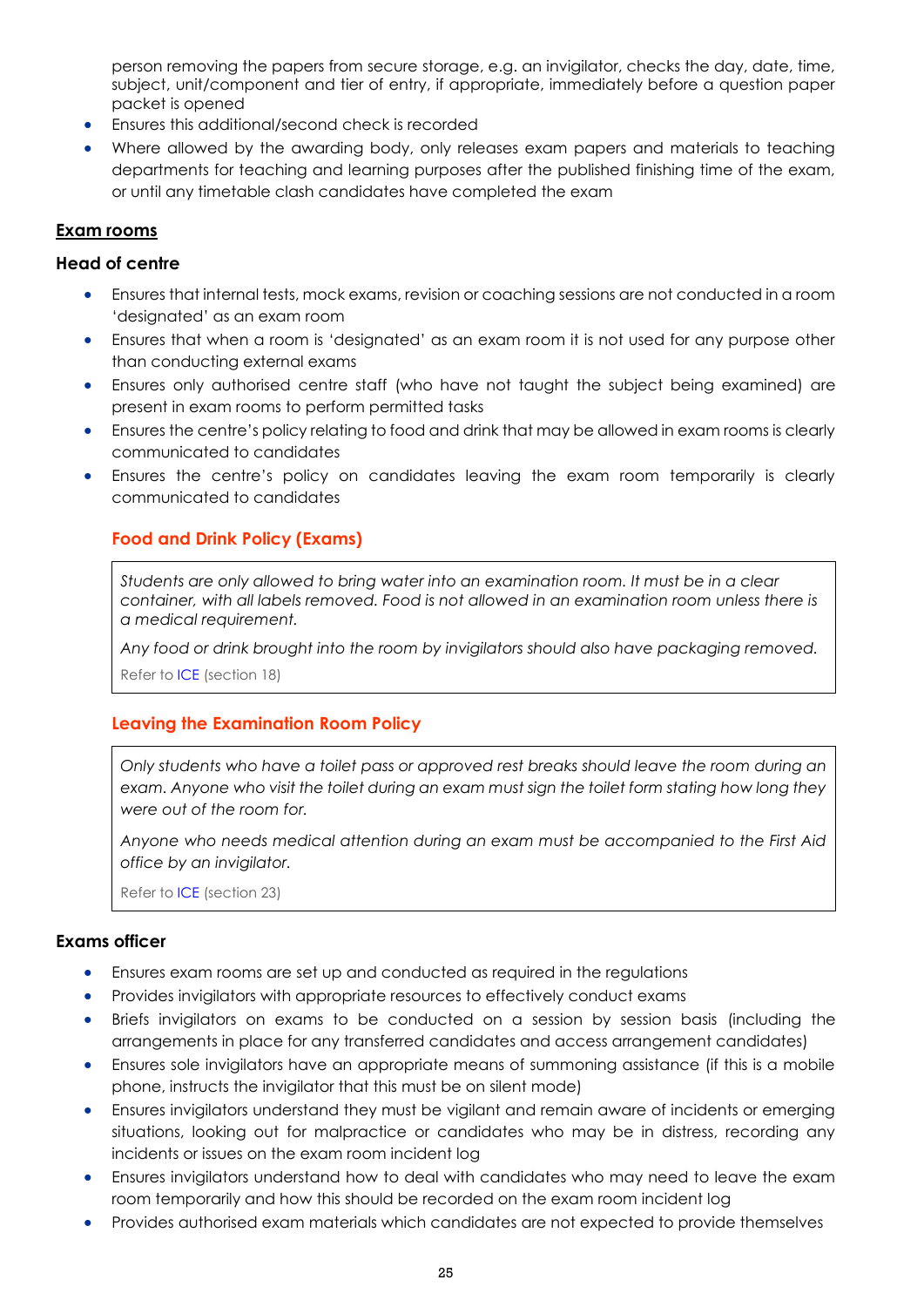- Ensures invigilators and candidates are aware of the emergency evacuation procedure
- Ensures invigilators are aware of arrangements in place for a candidate with a disability who may need assistance if an exam room is evacuated

## **Senior leaders**

- Ensure a documented emergency evacuation procedure for exam rooms is in place
- <span id="page-25-0"></span>• Ensure arrangements are in place for a candidate with a disability who may need assistance if an exam room is evacuated

## **Emergency Evacuation Policy (Exams)**

*The centre's emergency evacuation policy can be found in the Policies area of the Staff Handbook on TEAMS A hard copy will be held in the exams office. Additional copies can also be found in the main exam venues during examination periods and the boxes which are used for satellite rooms.* 

Refer to [ICE](http://www.jcq.org.uk/exams-office/ice---instructions-for-conducting-examinations) (section 25)

## **Site staff**

- Ensure exam rooms are available and set up as requested by the EO
- Ensure grounds or centre maintenance work does not disturb exam candidates in exam rooms
- Ensure fire alarm testing does not take place during exam sessions

## **Invigilators**

• Conduct exams in every exam room according to JCQ *Instructions for conducting examinations* and/or awarding body requirements and as instructed by the centre in training/update and briefing sessions

#### **Candidates**

- Are required to follow the instructions given to them in exam rooms by authorised centre staff and invigilators
- Are required to remain in the exam room for the full duration of the exam

## <span id="page-25-1"></span>**Irregularities**

## **Head of centre**

• Ensures any cases of alleged, suspected or actual incidents of malpractice or maladministration before, during or after examinations/assessments (by centre staff, candidates, invigilators) are investigated and reported to the awarding body **immediately**, by completing the appropriate documentation

## <span id="page-25-2"></span>**Managing Behaviour Policy (Exams)**

*Members of the leadership team and Assistant Heads of Year may be present at the start of the exam to deal with any behaviour issues and support the invigilators. Students are asked to enter and leave the Sports Hall in complete silence. Students for whom behaviour could be a concern are seated accordingly, where possible, and are clearly highlighted on the seating plan. Any incidents or disruptions should be recorded in the exam room incident log.*

## **Senior leaders**

- Ensure support is provided for the EO and invigilators when dealing with disruptive candidates in exam rooms
- Ensure that internal disciplinary procedures relating to candidate behaviour are instigated, when appropriate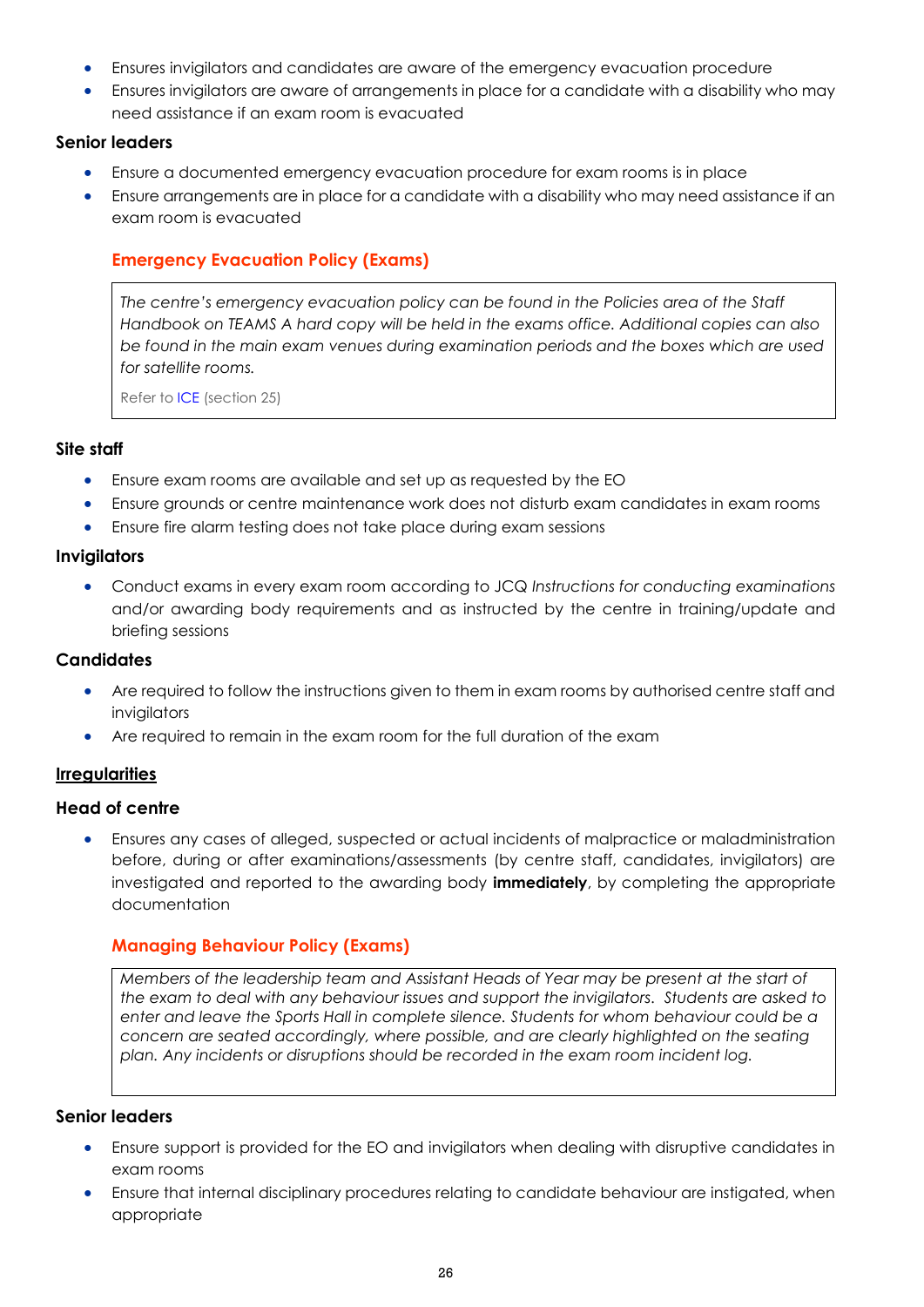## **Exams officer**

- Provides an exam room incident log in all exam rooms for recording any incidents or irregularities
- Actions any required follow-up and reports to awarding bodies as soon as practically possible after the exam has taken place

## **Invigilators**

Record any incidents or irregularities on the exam room incident log (for example, late/very late arrival, candidate or centre staff suspected malpractice, candidate illness or needing to leave the exam room temporarily, disruption or disturbance in the exam room, emergency evacuation)

## <span id="page-26-0"></span>**Malpractice**

See *Irregularities* above.

## <span id="page-26-1"></span>**Special consideration**

## **Senior Leaders**

• Provide signed evidence to support eligible applications for special consideration

## **Exams officer**

- Processes eligible applications for special consideration to awarding bodies
- Gathers evidence which may need to be provided by other staff in centre or candidates
- <span id="page-26-2"></span>Submits requests to awarding bodies to the external deadline

## **Special Consideration Policy**

*Requests for special consideration must be directed to the Exams Officer who will liaise with the student and invigilators to investigate if the request meets the requirements of the exam boards. Invigilators may also recommend that a request for special consideration be made if they feel that a student or group of students have been disadvantaged.*

## **Candidates**

• Provide appropriate evidence to support special consideration requests, where required

## <span id="page-26-4"></span><span id="page-26-3"></span>**Unauthorised materials**

## **Arrangements for unauthorised items taken into the exam room**

For exams held in the Sports Hall, the personal belongings of all candidates are deposited in *the relevant changing rooms to minimise the chance of unauthorised materials being taken to exam desks. If in a separate room, candidates are asked to leave personal belongings at the back of the room in clear sight of the invigilator.* 

*Where possible, the exam room should be set up prior to candidates entering the room as this allows invigilators to monitor them as they enter and check for unauthorised materials. Candidates should be given the option to hand in mobile phones or other electronic devices until the examination is complete, and will be prompted to ensure all devices are turned off.*

Refer for prompt to [ICE](http://www.jcq.org.uk/exams-office/ice---instructions-for-conducting-examinations) (section 18)

## **Invigilators**

• Are informed of the arrangements through training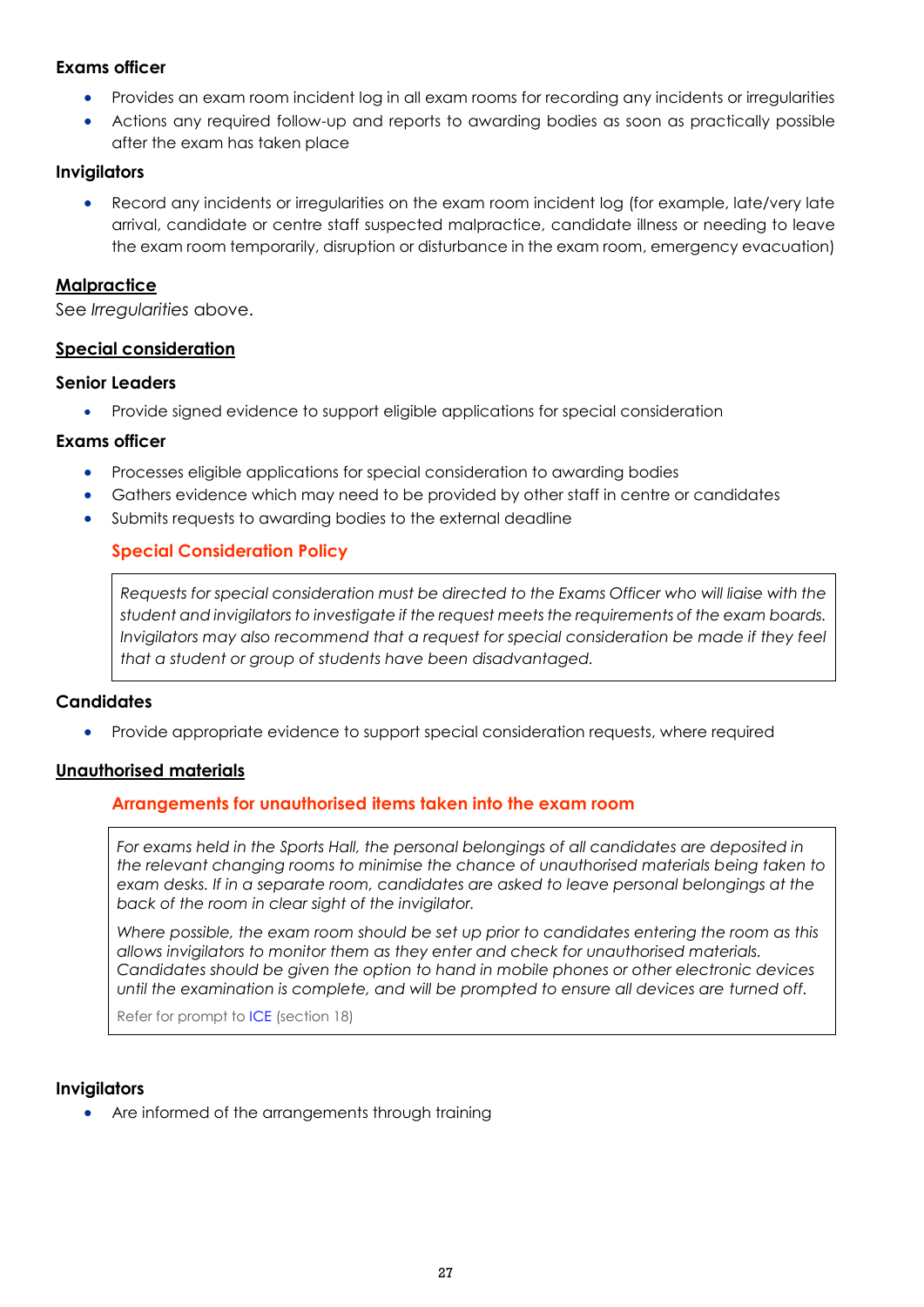## <span id="page-27-0"></span>**Internal exams**

## **Exams officer**

- Briefs invigilators on conducting internal exams
- Returns candidate scripts to teaching staff for marking

## **Invigilators**

• Conduct internal exams as briefed by the EO

## <span id="page-27-1"></span>**Results and post-results: roles and responsibilities**

## <span id="page-27-2"></span>**Internal assessment**

#### **Senior Leaders**

- Ensure teaching staff keep candidates' work, whether part of the moderation sample or not, secure and for the required period stated by JCQ and awarding bodies
- Ensure work is returned to candidates or disposed of according to the requirements

## <span id="page-27-3"></span>**Managing results day(s)**

#### **Senior leaders**

- Identify centre staff who will be involved in the main summer results day(s) and their role
- Ensures senior members of staff are accessible to candidates after the publication of results so that results may be discussed and decisions made on the submission of any requests for post-results services and ensures candidates are informed of the periods during which centre staff will be available so that they may plan accordingly

## **Exams officer**

• Works with senior leaders to ensure procedures for managing the main summer results day(s) (a results day programme) are in place

#### <span id="page-27-4"></span>**Results day programme**

*Results Day usually takes place between 8:30 and 9:30am, with staggered collection times for GCSE. Results are issued to students in the form of printed 'Statements of Results' which are sealed in envelopes. Envelopes are in alphabetical order by surname and are collected in person by students from the EO and assistant in the main Hall. If a student will be away for results*  day, they may send a nominated person to collect on their behalf. They are instructed to bring *a signed note of consent from the student in question. Emails may be emailed to the student's personal email address if a specific request is made, however students are encouraged to attend results day in person to access advice and support services and to confirm Sixth form places. Information on post-results process and arrangements are included within the envelope.* 

Also see the **Data Protection Policy (Exams)** and **Access to Scripts, Reviews of Results and Appeals Procedures**

#### **Site staff**

• Ensure the centre is open and accessible to centre staff and candidates, as required for the collection of results

## <span id="page-27-5"></span>**Accessing results**

## **Head of centre**

- Ensures results are kept entirely confidential and restricted to key members of staff until the official dates and times of release of results to candidates
- Understands that it is not permitted to withhold provisional results from candidates under any circumstances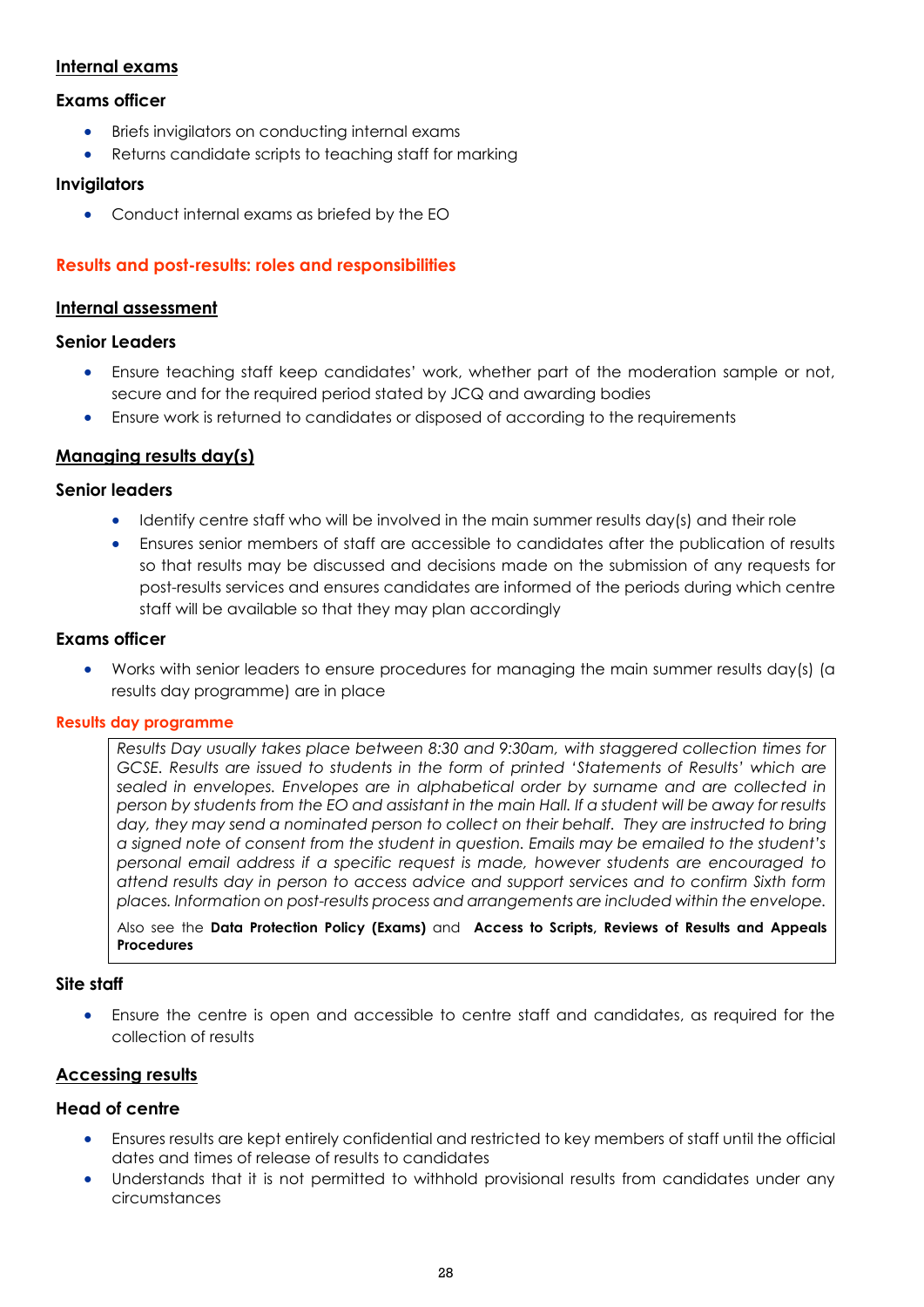## **Exams officer**

- Informs candidates in advance of when and how results will be released to them for each exam series
- Accesses results from awarding bodies under restricted release of results, where this is provided by the awarding body
- Resolves any missing or incomplete results with awarding bodies
- Issues statements of results to candidates on issue of results date
- Provides summaries of results for relevant centre staff on issue of results date

## <span id="page-28-0"></span>**Post-results services**

## **Head of centre**

- Ensures an **internal appeals procedure** is available where candidates disagree with any centre decision not to support a clerical re-check, a review of marking, a review of moderation or an appeal
- Ensures that senior members of centre staff are available immediately after the publication of results
- Understands that if the centre has concerns about one of its component/subject cohorts, then requests for reviews of marking should be submitted for all candidates believed to be affected (candidate consent is required as marks and subject grades may be lowered, confirmed or raised)

## **Exams officer**

- Provides information to all candidates and staff on the services provided by awarding bodies and the fees charged (see also above *Briefing candidates* and *Access to scripts, enquiries about results and appeals procedures*)
- Publishes internal deadlines for requesting the services to ensure the external deadlines can be effectively met
- Provides a process to record requests for services and to collect candidate informed consent (**after** the publication of results) and fees where relevant
- Submits requests to awarding bodies to meet the external deadline for the particular service
- Tracks requests to conclusion and informs candidates and relevant centre staff of outcomes
- Updates centre results information, where applicable

## **Teaching staff**

- Meet internal deadlines to request the services and gain relevant candidate informed consent
- Identify the budget to which fees should be charged

## **Candidates**

- Meet internal deadlines to request the services
- Provide informed consent and fees, where relevant

## <span id="page-28-1"></span>**Analysis of results**

## **Data Manager**

- Provides analysis of results to appropriate centre staff
- Provides results information to external organisations where required
- Undertakes the secondary school and college (key stage 4/16-18) performance tables *June and September checking exercise*